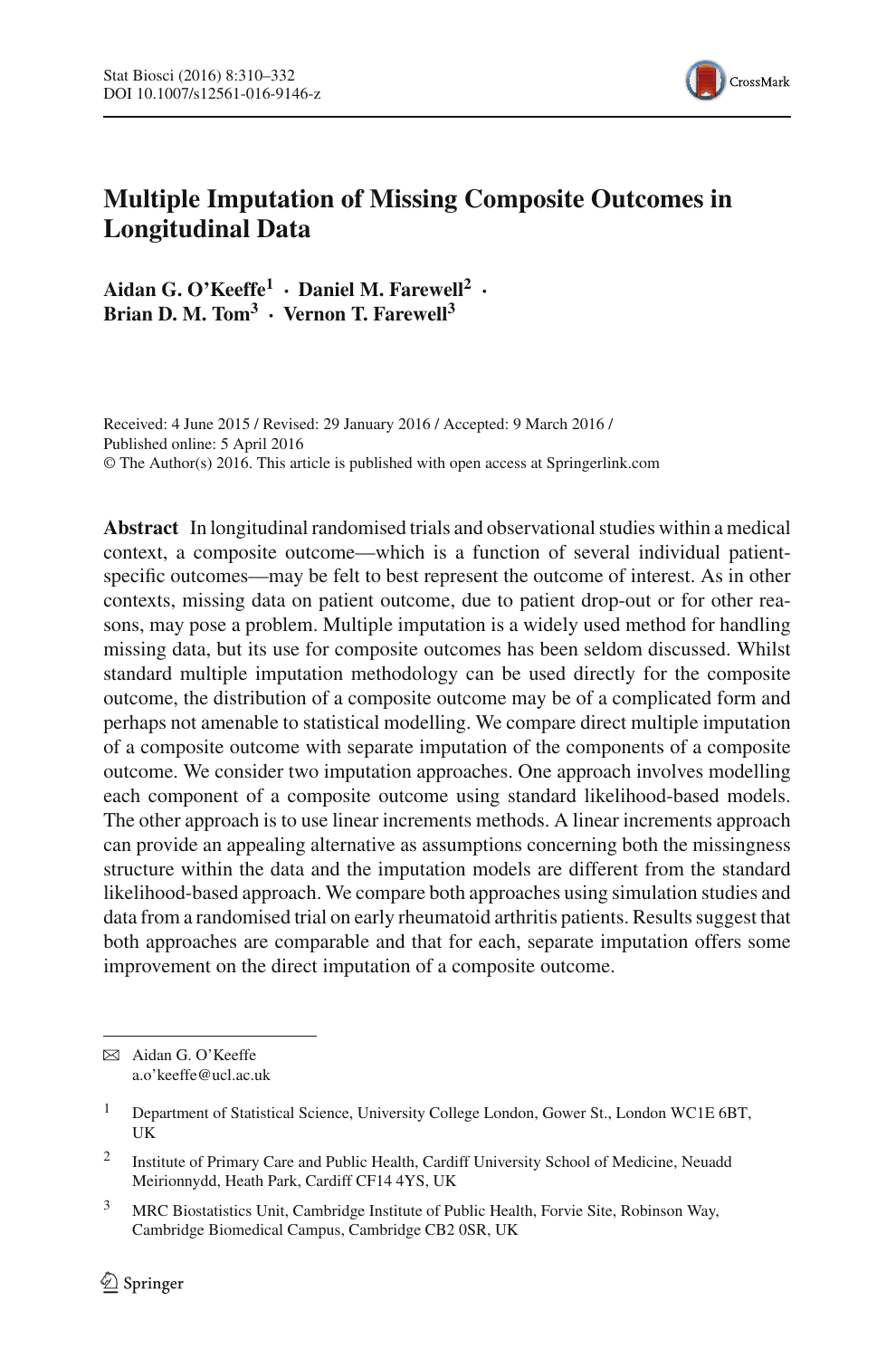**Keywords** Composite outcome · Linear increments · Longitudinal data · Missing data · Multiple imputation

## **1 Introduction**

When study patients are followed longitudinally, many patient-specific outcomes may be collected over time. A composite measure that combines these outcomes is often used to provide an overall assessment of a patient's condition. For example, for clinical trials in rheumatoid arthritis, the American College of Rheumatology 20 % composite outcome, denoted ACR20, combines information on several variables concerning disease severity into a binary indicator based on which and how many of these variables have demonstrated 20 % reductions over time. Whilst it is recommended that all the separate components of the ACR20 be reported in trial results, a focus on ACR20 is common.

Some or all of the outcome variables that contribute to a composite outcome may be missing at certain time points. Whilst it is simple to focus solely on a 'complete case' analysis, based only on data for patients who have completely observed data at one or more time points, multiple imputation is widely recognised as useful to guard against biased inferences, particularly those owing to unrepresentative complete case data [\[10](#page-22-0)[,14](#page-22-1),[17](#page-22-2),[18,](#page-22-3)[20\]](#page-22-4). Multiple imputation, first introduced by Rubin [\[15\]](#page-22-5) and described extensively in [\[12\]](#page-22-6), generally involves the assumption of a structure for the relationship between the observed and the missing data, the fitting of this model to the 'complete case' responses and the use of the fitted model to predict outcomes where missing values exist. The model from which imputations are drawn is usually fully parametric and can be fitted using maximum likelihood (ML) methods.

In this work, we examine models for the multiple imputation of missing composite outcomes in longitudinal studies, where the time points at which observations are made are fixed by design. Standard multiple imputation procedures are investigated for directly imputing the composite outcome and for indirect imputation of the composite outcome through imputation of its component measures. In addition, we introduce methods to base multiple imputation on linear increments estimation [\[6](#page-22-7)]. Linear increments (LI) methods for imputation are compared with more standard multiple imputation procedures. To our knowledge, no work has explored multiple imputation in longitudinal data using an LI modelling approach.

For illustration, we focus on imputation of the ACR20 based on data from the CARDERA longitudinal randomised trial. The trial was designed to provide 24 months of follow-up and therefore we take the parameter of inferential interest to be the probability of the event  ${ACR20 \text{ at } 24 \text{ months} = 1}.$  This paper is organised as follows: in Sect. [2](#page-2-0) we outline the CARDERA trial and provide a definition of ACR20. Section [3](#page-3-0) provides a description of the two types of multiple imputation that we consider: an ML-based method and an LI method. In Sect. [4,](#page-5-0) we outline the multiple imputation processes for the CARDERA trial data. In Sect. [5,](#page-7-0) we perform comparisons of the imputation approaches based on various simulated missingness scenarios within the CARDERA trial dataset. A short example applying the imputation methods to the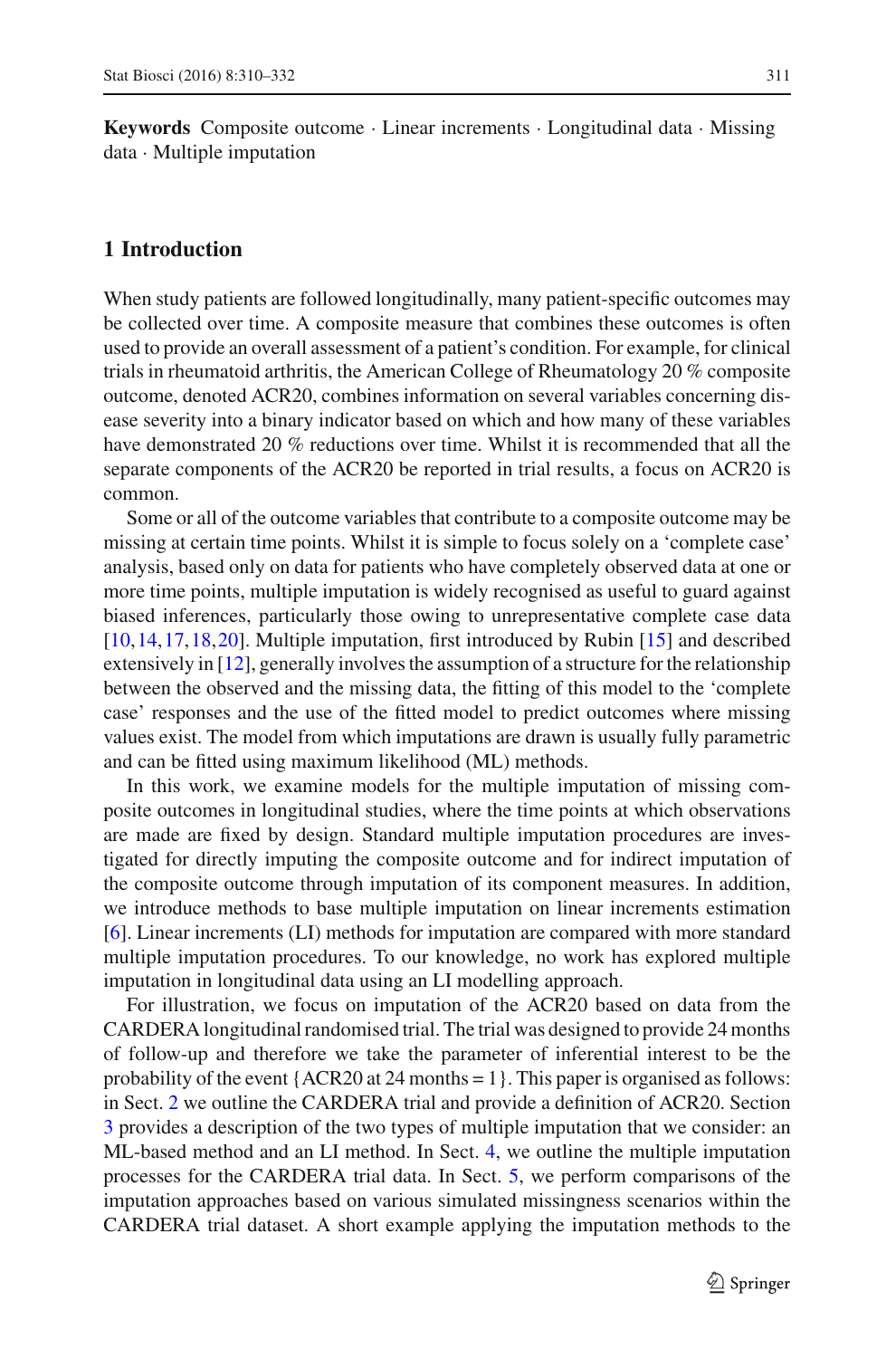actual missing data in the CARDERA trial is presented in Sect. [6.](#page-11-0) A discussion is provided in Sect. [7.](#page-17-0)

# <span id="page-2-0"></span>**2 The CARDERA Trial**

The Combination Anti-Rheumatic Drugs in Early Rheumatoid Arthritis (CARDERA) trial recruited patients with early rheumatoid arthritis, seen at routine rheumatology outpatient clinics across England and Wales. The trial is described extensively in Choy et al. [\[2\]](#page-21-0) and was devised as a two-year double-blind randomised controlled trial with the aim of determining the relative benefits of various combinations of disease-modifying anti-rheumatic drugs (DMARDs) and glucocorticoids. Patients were randomised to one of four treatment groups in a  $2 \times 2$  factorial design and were followed up every 6 months for two years. Baseline information was collected, and outcomes were measured at baseline and at each follow-up visit. The trial recruited 467 patients (142 males and 325 females). The aim of the trial was to examine whether or not combining methotrexate with glucocorticoids and/or ciclosporin in early rheumatoid arthritis reduced the proportion of patients who developed new radiological joint damage within two years. Here, for illustration, we focus on a secondary composite outcome, ACR20, which the trial reported as not differing significantly amongst the treatment groups after 24 months.

The ACR20 takes a value of 0 or 1 at any time point, depending on the changes in the values of various patient-specific measurements from baseline. Two measurements of primary importance are the tender joint count (TJC) and the swollen joint count (SJC), each being a count of joints across 28 joint locations. The ACR20 takes the value 1, representing patient improvement, if at 20 % reductions in both TJC and SJC are observed, together with at least a 20  $%$  reduction in at least three of the following five variables:

- Erythrocyte sedimentation rate (ESR);
- Physician global assessment of disease activity (AGA)—a visual analogue scale (VAS) ranging from 0 to 100 where 0 and 100 represent the least and greatest activities, respectively;
- Patient global assessment (PGA) of disease activity—a VAS from 0 to 100 where 0 and 100 represent the least and greatest activities, respectively;
- Patient assessment of pain (Painscore)—a VAS from 0 to 100 where 0 and 100 represent the least and greatest pains, respectively.
- Health Assessment Questionnaire (HAQ)—a measure of functional disability providing a score from 0 to 3, where 3 represents the most severe disability.

Having described the CARDERA trial and our composite outcomes of interest, we turn our attention to statistical models that might be used for the ACR20 outcome at 24 months.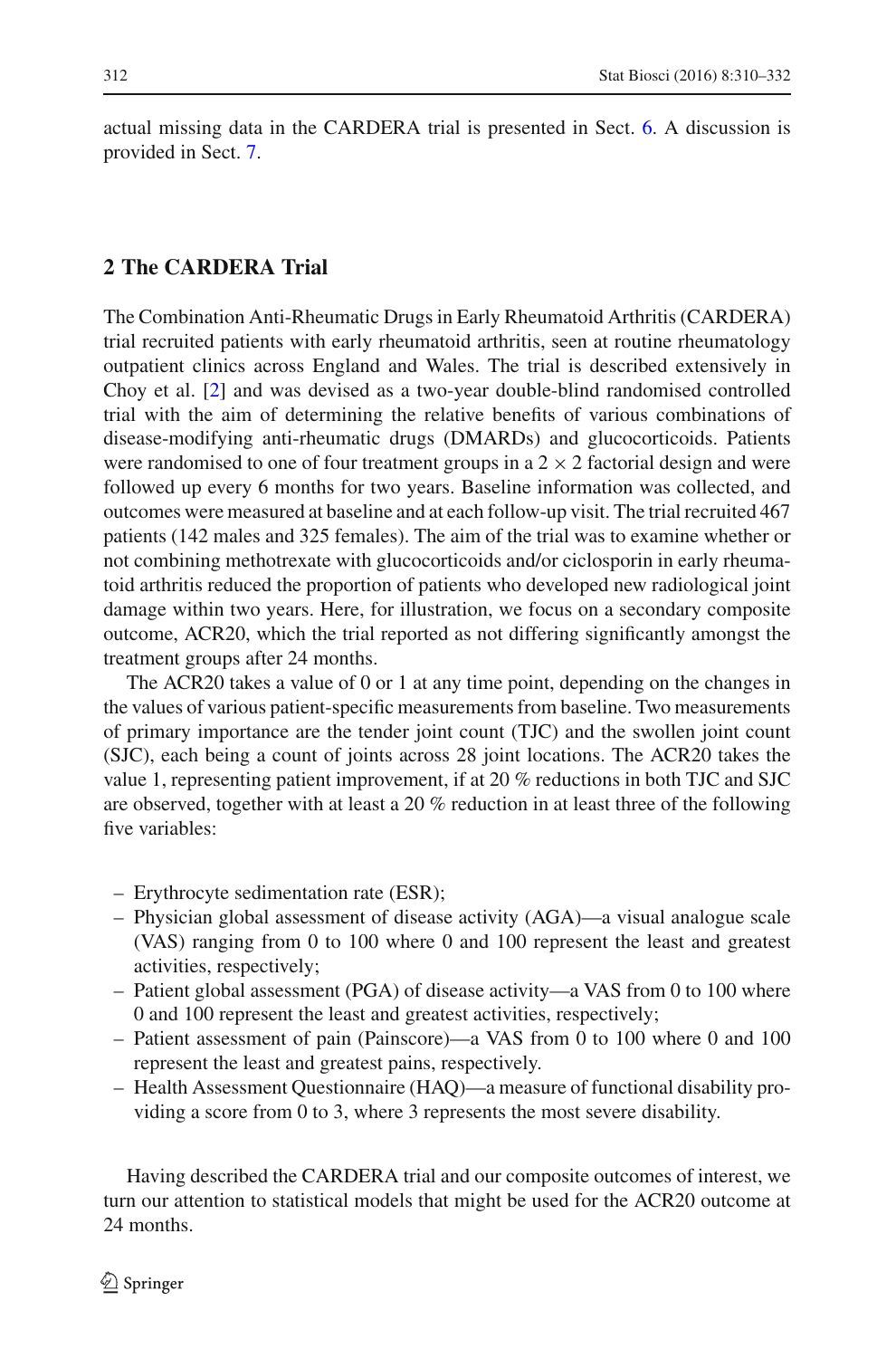## <span id="page-3-0"></span>**3 Statistical Models for Patient Outcomes**

We consider suitable statistical models that may be used for the multiple imputation of ACR20. Specifically, we focus on the modelling of each component used in the calculation of ACR20, using two methods: maximum likelihood estimation (MLE) and LI modelling.

ACR20 is a composite outcome and, as such, it may perhaps be more appealing to investigate its individual components and therefore specify the distributions of its component outcomes rather than rely on a single binary model. However, we recognise that researchers will usually be interested in making inferences for the composite outcome ACR20 as well as for the component outcomes. The separate imputation of both missing ACR20 values and missing component outcome values, which, in combination, specify another imputed ACR20 value, may lead to conflicting imputed composite outcomes. In addition, specification of correct functional forms or models for component outcomes might sometimes be easier, conceptually, than assuming a particular functional form or model for a composite outcome. We outline models that may be used for the patient-level prediction of components at 24 months. The predicted values of components may then be combined to produce an overall estimate of ACR20 at 24 months.

We define  $Y_{ij}$  to be a directly recorded (non-composite) single outcome of interest in the CARDERA trial for the *i*th patient at time points  $t_i \in \{t_1, t_2, t_3, t_4, t_5\}$ , representing baseline and four 6 monthly follow-up times, such that  $Y_i$  is a vector of outcomes across all time points for the *i*th patient and **Y** denotes the complete set of outcomes across all patients with deaths ignored for notational convenience. We aim to model **Y** based on complete case data from each time point (i.e. those patients for whom  $Y_{ij}$  is known at time  $t_j$ ) and impute data as appropriate. As we shall discuss, for convenience, we assume initially that the individual outcomes at the same time point are independent. Furthermore, we assume that the distribution of  $Y_{ij}$  is a member of the exponential family of distributions, the probability density/mass function of which is given by

$$
f_{Y_{ij}}(y_{ij}|\nu_{ij},\phi) = \exp\left\{\frac{(y_{ij}\nu_{ij} - b(\nu_{ij}))}{\phi} - c(y_{ij},\phi)\right\},\tag{1}
$$

<span id="page-3-1"></span>with dispersion parameter  $\phi \in \Phi \subseteq (0,\infty)$ , canonical parameter  $v_{ij}$  and known functions  $b(.)$  and  $c(.,.)$ . Usually, we assume that  $\mathbb{E}(Y_{ij}) = \mu_{ij}$  and that  $\mu_{ij}$  is a function of  $v_{ij}$  only. To model a dependence of  $\mu_{ij}$  on  $\mathbf{x}_{ij}$ , a vector of known explanatory variables for the *i*th patient available at the time point  $t_i$ , we assume that there exists a link function *h*(.) such that

$$
h(\mu_{ij}) = \boldsymbol{\beta}_j^T \mathbf{x}_{ij}.
$$

To estimate the parameter  $\beta$  *j*, we consider MLE and LI methods.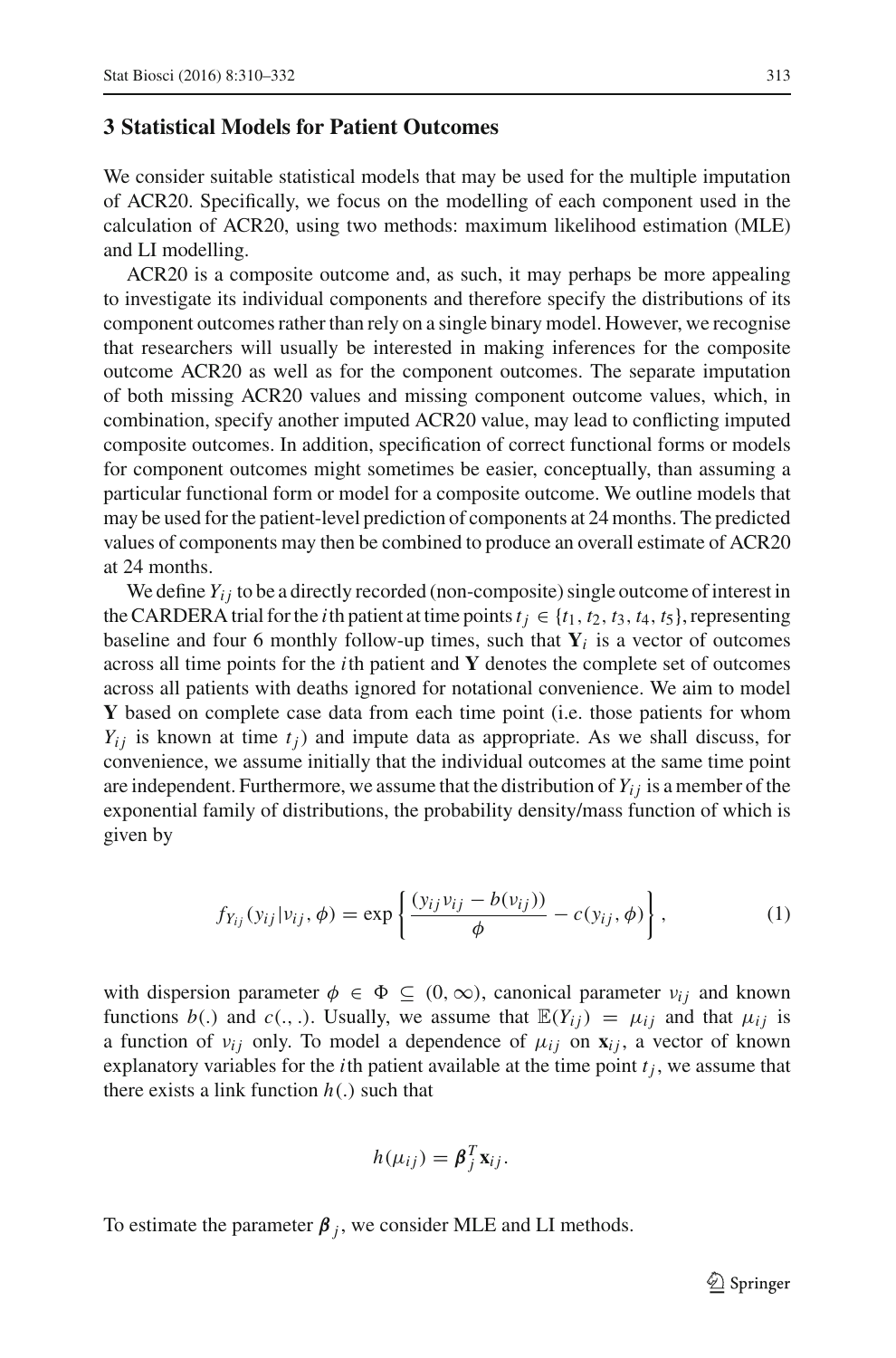# **3.1 Maximum Likelihood Estimation**

Based on the probability density/mass function of *Yi j* (Eq. [1\)](#page-3-1), a likelihood function can be defined and maximised using iterative optimisation methods to provide parameter estimates  $\hat{\beta}_i$  together with their associated standard errors. A ML model, fitted on complete cases, may be used as a model from which imputed values may be drawn at random, transformed using the inverse function *h*−1(.) and imputed in place of missing observations. Such models are fully parametric.

#### **3.2 Linear Increments Estimation**

LI methodology was introduced by Farewell [\[6](#page-22-7),[7\]](#page-22-8). An LI approach makes different assumptions about the dropout process than those in traditional missing at randombased analyses [\[13](#page-22-9)]. In particular, dropout can depend on an *unobserved* random walk random effect (a martingale), but not on future events (dropout is a predictable process). Another important difference is that LI only specifies a model for the mean of the outcomes, and no further assumptions at all are needed regarding the dropout process.

Suppose we define

$$
\Delta Y_{ij} = Y_{ij} - Y_{ij-1}
$$

to be the increment for the outcome  $Y_i$  (for the *i*th patient) between the time points  $t_{i-1}$ and  $t_i$ . We think of the successive observations  $Y_{i1}$ ,  $Y_{i2}$ , ...,  $Y_{i5}$  as realised values of a continuous time stochastic process { $Y_{it}, t \in \mathcal{T}$ } for an ordered time set  $\mathcal{T}$ . We define, for each patient, two further stochastic processes over *T* :

- $-$  A multivariate explanatory variable process: { $X_{it}$ ,  $t \in \mathcal{T}$ }
- − A mean-zero martingale error process: { $\epsilon_{it}$ ,  $t \in T$ }

and denote  $\mathcal{F}_{t-}$  to be the history of of the outcome, explanatory variable and error processes up to time *t*.

The expected value of the incremental changes in  $Y_i$  from  $t_{i-1}$  to  $t_i$ , conditional on the history  $\mathcal{F}_{t_j-}$ , that includes previous responses and covariate history, may be written

$$
\mathbb{E}(\Delta Y_{ij}|\mathcal{F}_{t_{j-}})=X_{i,j-1}^T\boldsymbol{\beta}_j.
$$

with  $\beta$  *j* denoting a suitable vector of explanatory variable effects and intercept term.

Despite the specification of a form for the expected value of the outcomes **Y**, an MLE-based method is not used to fit LI models. Instead, a non-parametric method is used. Although not necessary for LI methods generally, we make an assumption of monotonic missingness. In other words, once an outcome is missing at one time point, it is also missing at all subsequent time points. Thus, we assume missingness arises through patient drop-out/withdrawal.

We define  $\bar{Y}_j^{(l)}$  to be the sample mean of the outcome *Y* at time  $t_j$  calculated using observed values of the outcome from those patients who have at least *l* non-missing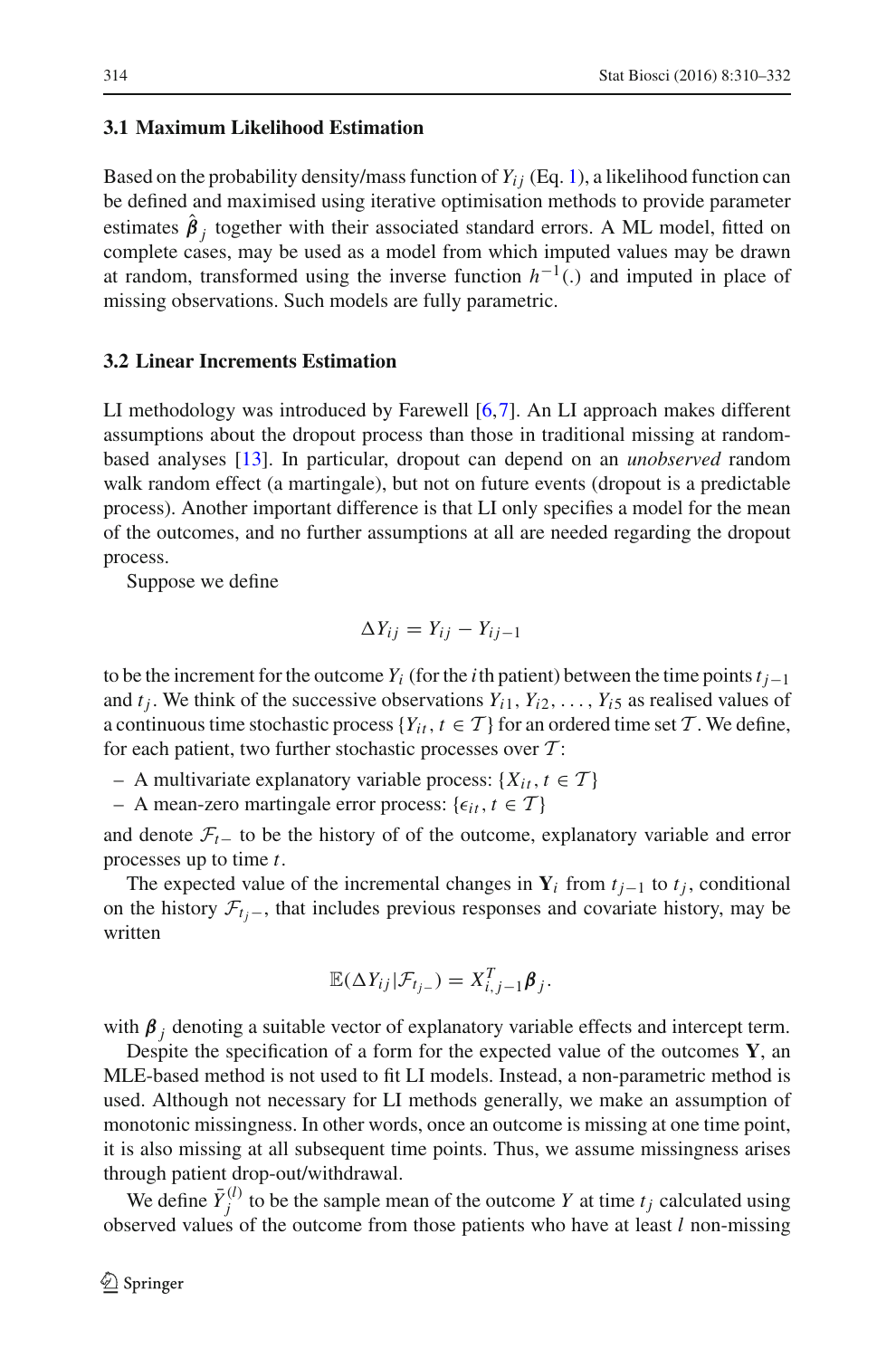observations  $(l \geq j)$ . Using this notation, the LI estimate of the population mean outcome,  $\mu_i$ , at time  $t_i$  is:

$$
\tilde{\mu}_j = \sum_{l=2}^j \left( \bar{Y}_l^{(l)} - \bar{Y}_{l-1}^{(l)} \right) + \bar{Y}_1^{(1)}
$$
\n(2)

<span id="page-5-1"></span>where these estimates may be allowed to depend on patient-level explanatory variables through a regression formulation. Here,  $\tilde{\mu}$  *j* is constructed as the average outcome value at the first time point plus the sum of the average incremental outcome changes up to *tj* . Thus, the main requirement for the LI method is that increments must be representative of the general population which is a weaker assumption that that for a complete case analysis which requires that observed outcomes must be representative.

Generalised estimating equation (GEE) [\[21](#page-22-10)] software can be used to fit the models in cases where the number of time points at which measurements are made is relatively small [\[8](#page-22-11)]. Essentially, the LI method is implemented by adopting a fixed working correlation structure such that  $Corr(Y_{ih}, Y_{ij}) = min(h, j)$ . This covariance structure corresponds to setting the working correlation matrix to be a generalised inverse of the singular matrix of ones (i.e. the  $n \times n$  singular matrix such that all entries of the matrix are equal to one). At first sight it may appear that an LI analysis is analogous to the analysis of change scores, commonly used in randomised trials [\[19](#page-22-12)]. With both methods, a difference in expected outcomes is modelled, although the linear increments approach involves the modelling of successive changes between subsequent time points whereas a change score analysis typically involves modelling a change since baseline.

Values may be drawn at random from models fitted by LI, transformed back to the same scale as the outcome and then imputed in place of missing observations, given a set of explanatory variables *X*. LI methods have been used to account for multivariate missing outcomes in longitudinal data [\[1,](#page-21-1)[9\]](#page-22-13) although, to our knowledge, no work has used LI methods for multiple imputation, generally or specifically for missing composite outcomes.

#### <span id="page-5-0"></span>**4 Multiple Imputation**

We fitted models using both MLE and LI based on the complete observations at each time point for ACR20 and for each of the outcomes involved in its definition. The outcomes used to calculate ACR20 would be expected to be correlated within the same individual. Whilst a multivariate distribution for these seven outcomes could be considered, given the differing nature of these outcomes, the specification of such a multivariate distribution would be difficult. Alternatively, conditional distributions for the individual outcomes over time (for example, a conditional distribution for PGA at one time point given the change in TJC and SJC since the previous time point) could be considered. More directly, multiple imputation with chained equations can be used to reflect dependencies and this will be used in Sect. [6](#page-11-0) for comparison purposes. However, here we want to focus primarily on the comparison of ML- and LI-based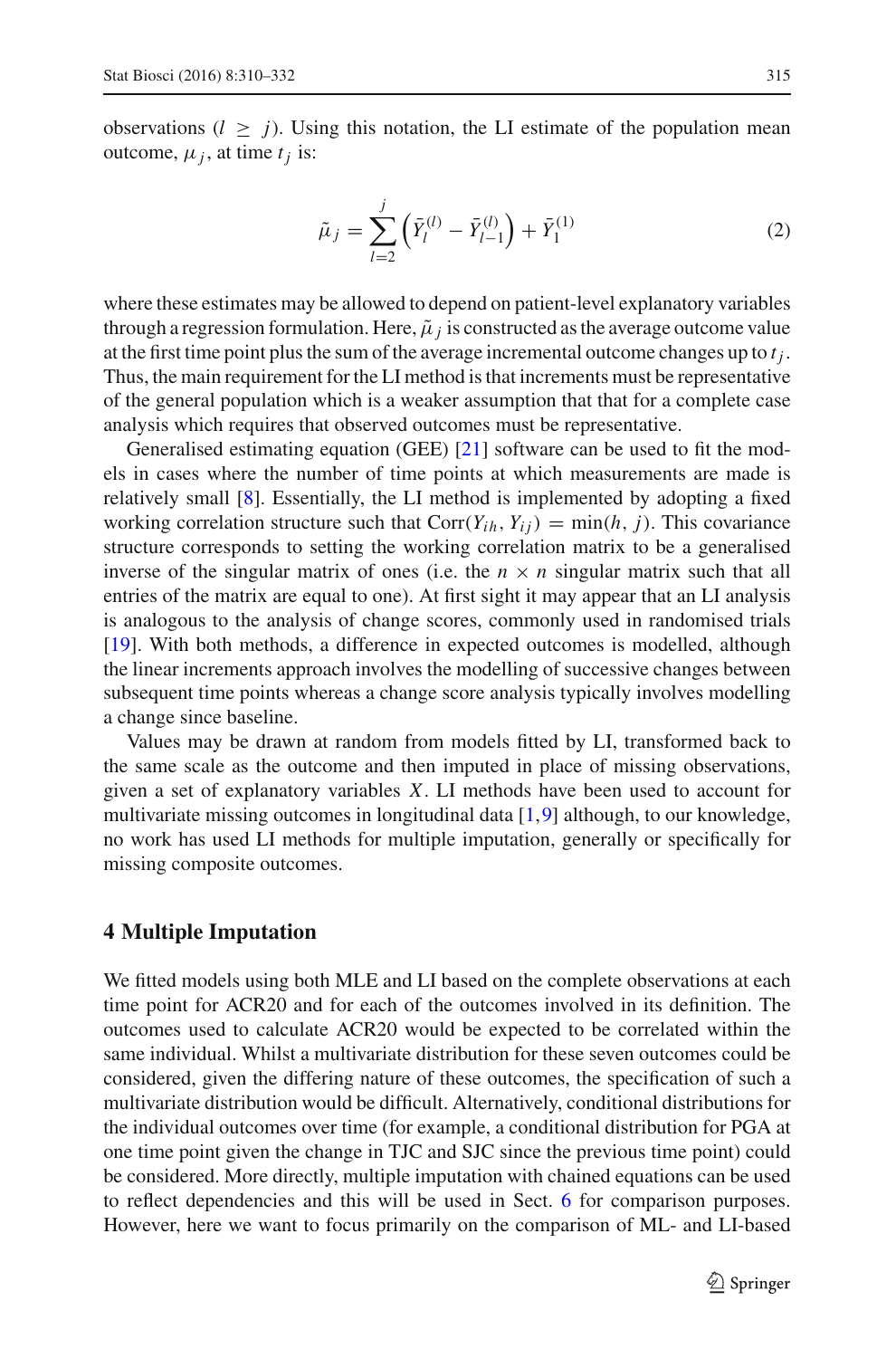multiple imputation methods. Therefore, for simplicity, we make the assumption that the outcomes at the same time point, conditional on their respective histories, are independent within an individual and use fitted models for the marginal distribution of each outcome from which to draw imputations. Clearly, this assumption of independence may not always be correct and not accounting for correlation amongst outcomes may reduce the power of the multiple imputation approach. However, we aim for the imputation approach to be easy to implement and understand, which may not be the case if the modelling of putative correlation structures is introduced. All imputation models account for the past history of the outcome.

Consistent with the majority of the CARDERA data, we assume that when one outcome is missing at a particular time point, then all outcomes are missing. Thus, it would not be the case that a known outcome value at a time point could provide information on the likely value of a missing outcome at the same point for the same individual. This assumption is consistent with the notion that missingness arises due to patient drop-out or study withdrawal. We recognise that this assumption would not always be appropriate but we adopt it for computational simplicity in our simulations.

We assumed that TJC and SJC, joint counts from 0 to 28, are binomially distributed, which we model in terms of the empirical logit [\[5\]](#page-21-2) with a normal approximation. The other outcomes involved in the calculation of ACR20 (PGA, AGA, Painscore, ESR and HAQ) are assumed, for simplicity, to be normal random variables, upon suitable transformations. The distributions of AGA, PGA and Painscore were truncated to lie in the interval [0, 100], HAQ to lie in the interval [0, 3] and ESR to lie in the interval [1, 200]. For each outcome (other than TJC and SJC), a square root transformation was used. This is because some of the variables contained a large number of values close to the lower limit of zero and hence displayed positive skewness in their distribution. A square root transformation helped to make an assumption of normality more appropriate for these variables.

For the multiple imputation process, models estimated by both MLE and LI are used to predict the outcomes of interest. Where an outcome value is missing, a new value is drawn from the appropriate model (conditioning on the explanatory variables from the patient)  $M \in \mathbb{N}$  times. In doing so, M 'imputed' datasets are created. The quantities of interest (e.g. parameter estimates and associated standard errors) can then be computed by combining analyses from each of the imputed datasets following Rubin's rules [\[16](#page-22-14)].

In the original CARDERA trial, the 467 patients were randomised to one of four treatment groups: methotrexate (MTX) only (117 patients), ciclosporin (CSP) and MTX (119 patients), prednisolone (PDN) and MTX (115 patients) and MTX, CSP and PDN (116 patients). Henceforth, these treatment groups are known as 'None', 'CSP', 'PDN' and 'Both' with these names describing the combination of CSP and PDN that each group was prescribed in addition to MTX.

<span id="page-6-0"></span>We use treatment group as an explanatory variable along with the transformed outcome at the previous time point. The ML and LI imputation models at time  $t_i$  are summarised as,

$$
\mathbb{E}(g(Y_{ij})) = \alpha_j + \beta_j g(y_{ij-1}) + \gamma_j^T \mathbf{x}_i
$$
\n(3)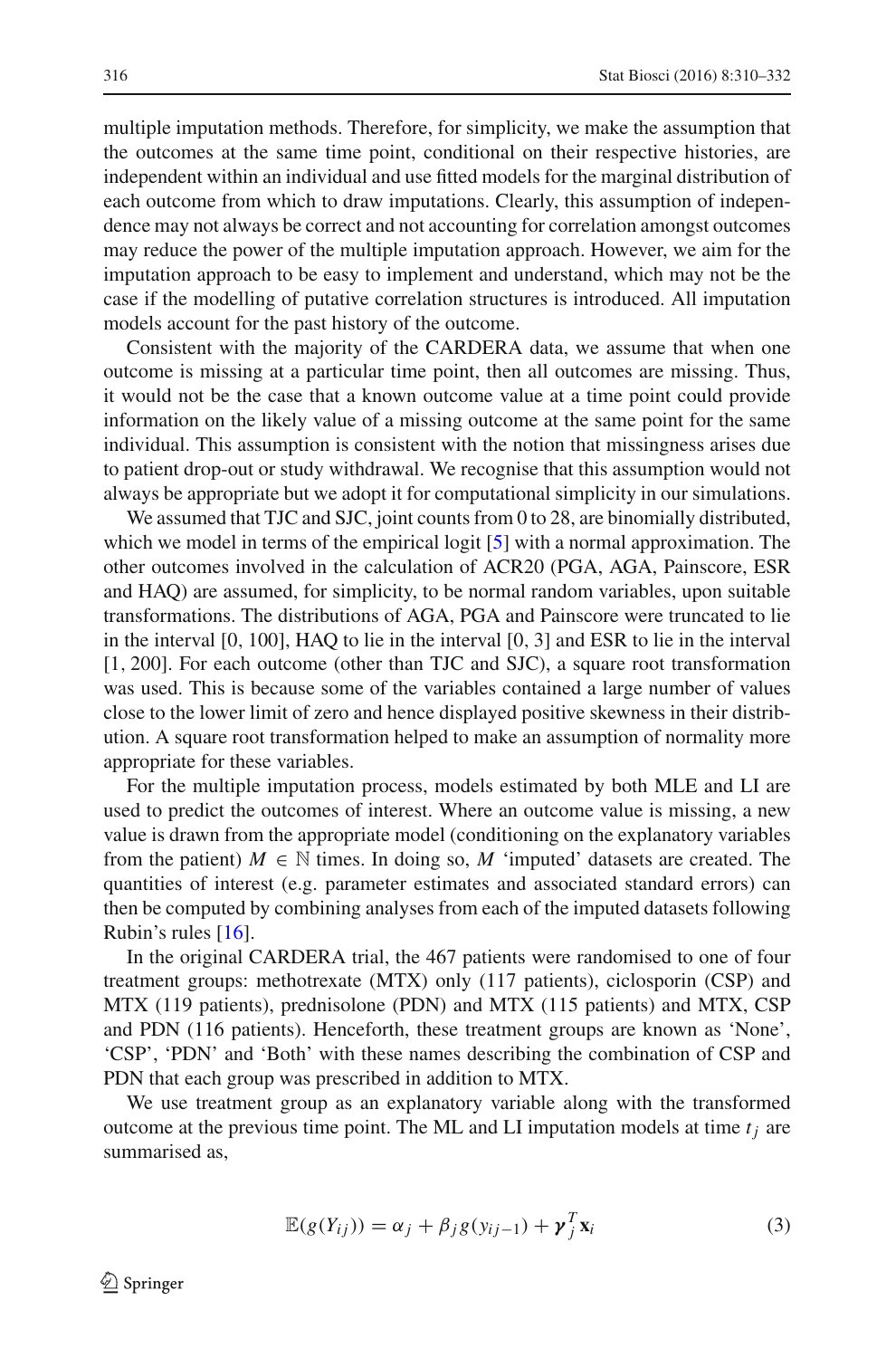and

$$
\mathbb{E}(g(Y_{ij}) - g(Y_{ij-1})) = \delta_j + \eta_j g(y_{ij-1}) + \boldsymbol{\omega}_j^T \mathbf{x}_i
$$

respectively where  $\mathbf{x}_i$  denotes the set of explanatory variables relating to treatment group. The vectors  $(\alpha_j, \beta_j, \gamma_j^T)^T$  and  $(\delta_j, \eta_j, \omega_j^T)^T$  are parameter vectors to be estimated. The use of of transformed outcome data on the right hand side of these regression equations, to incorporate past history, is not required and the use of untransformed data in the linear predictor is also commonly used for this purpose. Other choices for extending the increments model to discrete outcomes are possible but we restrict ourselves to a linearised outcome in this paper. Algorithms for the multiple imputation methods and associated modelling assumptions are described in Appendix.

# <span id="page-7-0"></span>**5 Comparisons Based on Simulated Missingness**

#### **5.1 Missingness in the CARDERA Trial**

In this section, we compare the imputation approaches described in Sects. [3](#page-3-0) and [4](#page-5-0) using data from the CARDERA trial. We use  $ACR^{(24)}20$  to denote the ACR20 value at 24 months, with  $\mathbb{P}(ACR^{(24)}20 = 1)$  being the parameter of interest. Of the 467 randomised patients in the CARDERA trial, there are 334 patients for whom complete sets of observations (i.e. all relevant outcomes at all time points) are recorded. We use these 334 patients for whom complete data exist as a sample on whom a missingness structure will be applied such that inference made using imputed data can be compared to the original, 'true', data. Our interest lies in examining the performance of the multiple imputation methods on data that resemble closely that which would be obtained in a real longitudinal study. As such, we feel that it is more appropriate to apply missingness structures to data from the CARDERA trial rather than simply generating data.

#### **5.2 Structure of Simulated Datasets**

Using data on the 334 patients for whom no outcomes are missing, we introduce approximately 20 % missingness, balanced over the four treatment groups, so that imputed outcomes can be compared with known outcomes. This is repeated to create five datasets across which each patient exhibits missing outcomes exactly once and missingness is always balanced by treatment group through stratification. We label the five datasets A, B, C, D, E and Table [1](#page-8-0) provides a summary of the datasets with respect to their composition. This is done firstly where outcomes are missing only at 24 months for the selected patients and secondly where outcomes are missing at 12, 18 and 24 months for the same patients. Thus, we have five datasets of each type (missingness at 24 months only and missingness at 12, 18 and 24 months) on which imputation can be performed and compared to the original dataset in which there is no missingness. Missingness is applied completely at random with no conditioning on any patient features or outcomes. This missing completely at random assumption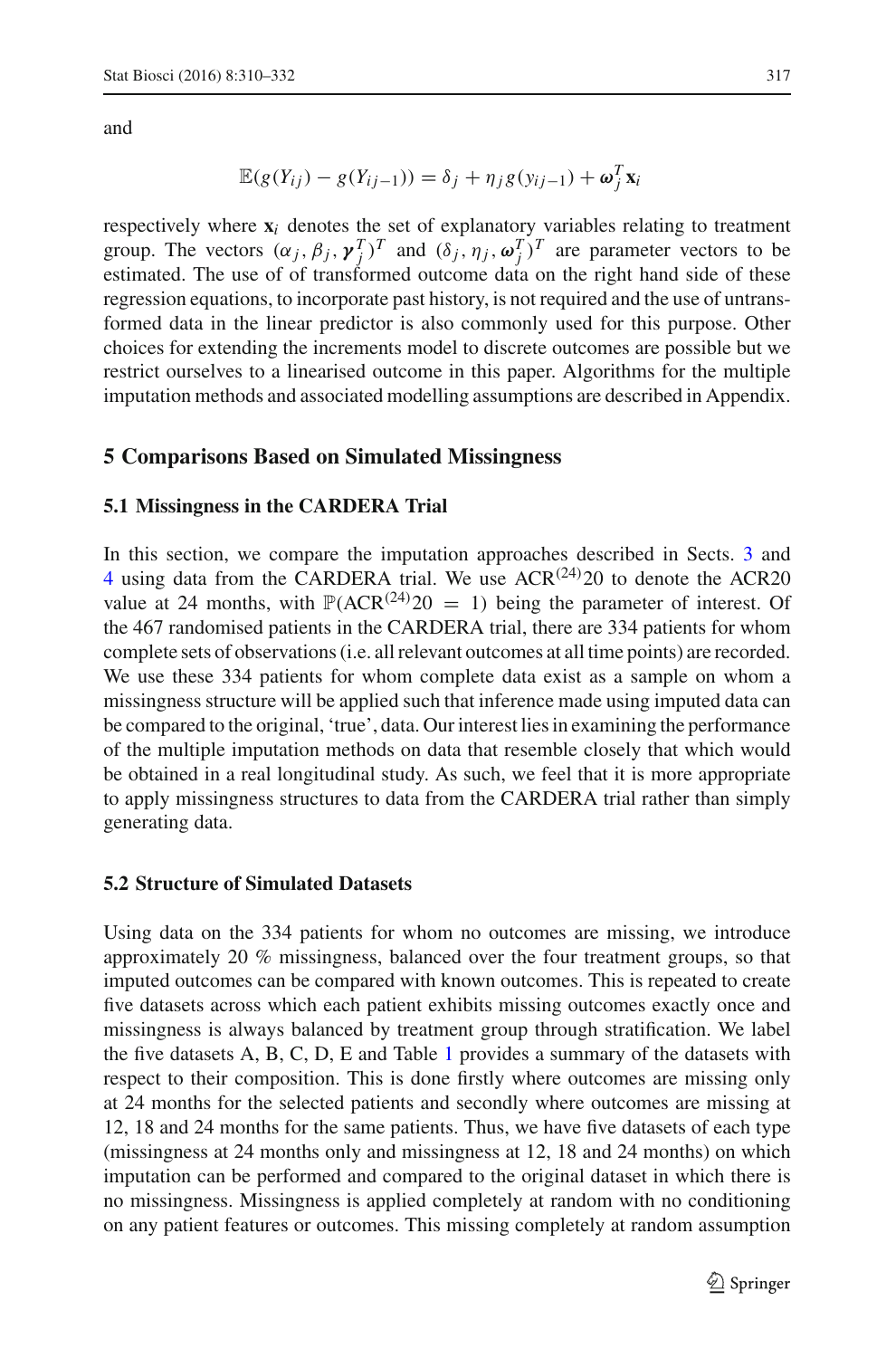| Treatment group | No. of patients exhibiting missing outcomes in datasets A-E |    |    |    |    |  |
|-----------------|-------------------------------------------------------------|----|----|----|----|--|
|                 | А                                                           | B  |    |    | E  |  |
| None            | 16                                                          | 17 |    | 17 | 16 |  |
| <b>CSP</b>      | 16                                                          | 15 | 15 | 15 | 15 |  |
| <b>PDN</b>      | 17                                                          | 17 | 17 | 17 | 17 |  |
| Both            | 18                                                          | 18 | 18 | 18 | 18 |  |
| Total           | 67                                                          | 67 | 67 | 67 | 66 |  |

<span id="page-8-0"></span>Table 1 Table showing the composition of the missing portions of each dataset with respect to treatment group

Each dataset (A–E) features approximately 20 % of outcomes missing at 24 months (and, secondly, at 12, 18 and 24 months)

[\[13](#page-22-9)] ensures that the ML- and LI-based imputation methods are directly comparable because the sets of assumptions for both are met.

# **5.3 Models Used for Estimation**

We carried out the multiple imputation techniques described in Sect. [4](#page-5-0) and Appendix with these five datasets, with imputations being performed ten times for each of the five datasets. In addition, we imputed missing  $ACR^{(24)}20$  values directly using an auto-regressive logistic regression model under the assumption of a Bernoulli distribution for  $ACR^{(24)}20$  where MLE was used for parameter estimation. We refer to this method of multiple imputation as the 'direct' method. For each imputed dataset, we considered two logistic regression models for the estimation of  $\mathbb{P}(\text{ACR}^{(24)}20 = 1)$ for each treatment group - an additive model and an interaction model. For notational convenience, we use indices to define treatment groups rather than explicitly defining explanatory variables. The indices *r* and *s* are defined as:

$$
r = \begin{cases} 1 & \text{if patient is prescribed CSP;} \\ 0 & \text{otherwise} \end{cases}
$$

and

$$
s = \begin{cases} 1 & \text{if patient is prescribed PDN;} \\ 0 & \text{otherwise.} \end{cases}
$$

Then, if we define  $\pi_{rs} = \mathbb{P}(\text{ACR}^{(24)}20 = 1|r, s)$ , we write the 'additive' model as

$$
\log\left(\frac{\pi_{rs}}{1-\pi_{rs}}\right)=\alpha+\beta_r+\gamma_s
$$

with the identifiability constraints  $\beta_0 = \gamma_0 = 0$ . The model is described as 'additive' because the combined effect of CSP and PDN, compared to MTX only, is obtained through the addition of the parameters  $\beta_r$  and  $\gamma_s$ . Furthermore, if we define *l* to be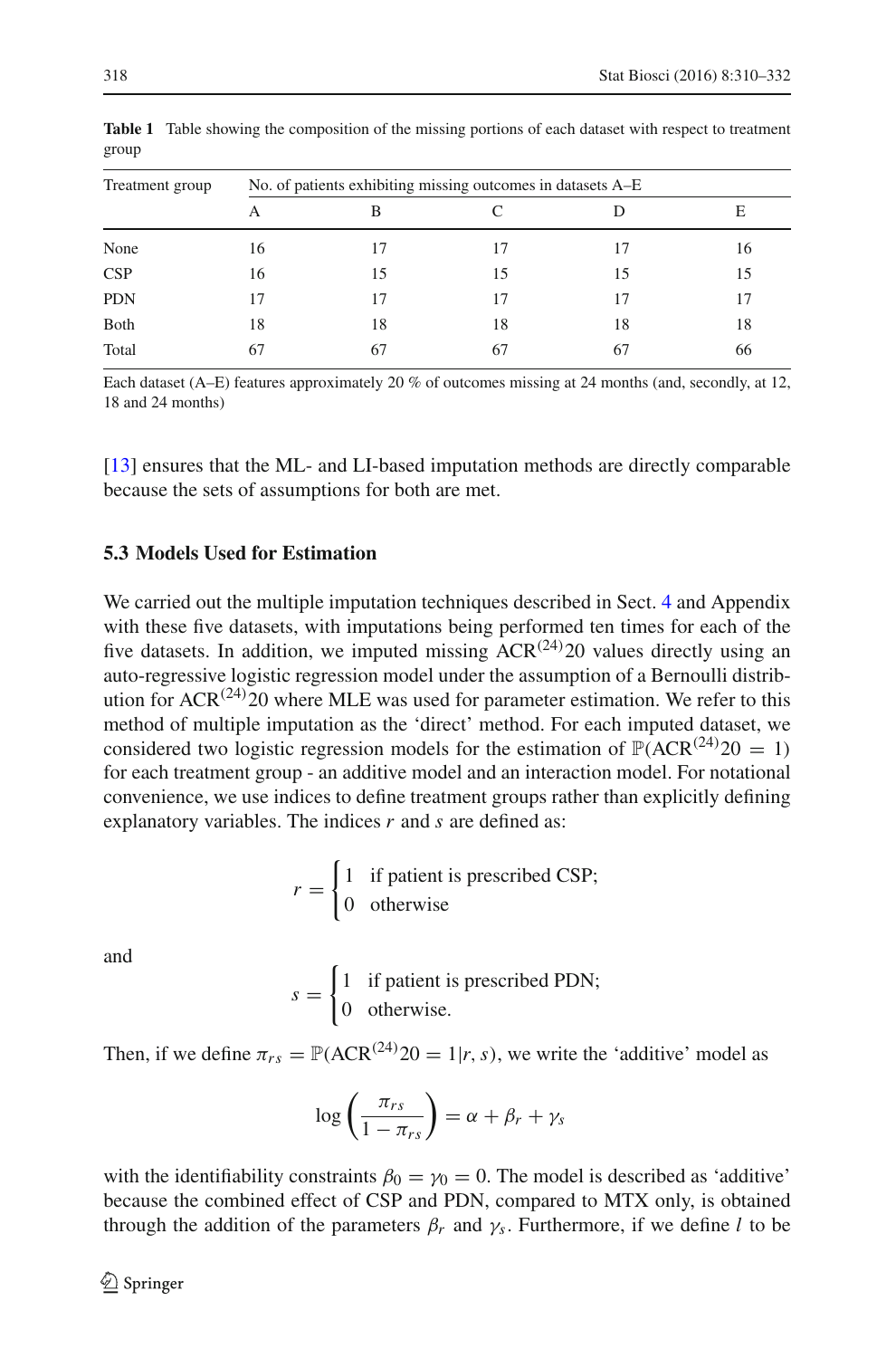an alternative treatment group index such that  $l \in \{1, 2, 3, 4\}$  (with treatment group numberings defined as:  $1 =$  "None",  $2 =$  "CSP",  $3 =$  "PDN",  $4 =$  "Both") then a regression model that includes an interaction to the model for  $\pi_{rs}$ , which we term the interaction model, can be written as

$$
\log\left(\frac{\pi_l}{1-\pi_l}\right)=\phi_l,
$$

where  $\pi_l = \mathbb{P}(\text{ACR}^{(24)}20 = 1|l)$ . This model was considered in case the combined effects of CSP and PDN would not be considered as additive.

#### **5.4 Results**

We present tables of results that show both the estimated linear predictors for the additive and interaction models, together with estimates of  $\mathbb{P}(\text{ACR}^{(24)}20 = 1)$ . The multiple imputation and parameter estimation was performed for each of the five datasets (A, B, C, D and E) described in Table [1.](#page-8-0) In addition, we considered multiple imputation where either missingness occurred at 24 months only or where missingness occurred at each of 12, 18 and 24 months. For brevity, we present sample means of parameter estimates and associated standard errors using imputation results from the five simulated datasets (since results were similar), although full results are available from the authors.

#### *5.4.1 Missingness at 24 Months*

Table [2](#page-10-0) provides a summary of estimated linear predictors (log–odds of the event  ${ACR^{(24)}20 = 1}$  and probabilities of the event  ${ACR^{(24)}20 = 1}$  calculated using both the additive and interaction prediction models, for each treatment group, where missingness occurred at 24 months only for patients who had non-complete data.

Examining Table [2,](#page-10-0) we see that each imputation method has produced linear predictor and probability estimates that lie reasonably close to those calculated using the true data (column 5 of Table [2\)](#page-10-0). As we would expect, the standard error estimates for estimators produced using imputed data are larger than those produced using the true data. There are no obvious differences in estimation performance, for any method. In addition, the standard error estimates for parameters estimated using data where imputation was performed using linear increments are generally larger than those for parameters where missing data were imputed using maximum likelihood. We might expect this, since fewer assumptions are made in the LI multiple imputation process when compared to the MLE multiple imputation process.

Multiple imputation is often viewed as a method to obtain an unbiased estimate of a population mean or some other population-level parameter. In this work, our aim is to produce a population-level estimate of  $\mathbb{P}(\text{ACR}^{(24)}20 = 1)$ . At the individual level, the calculation of  $ACR^{(24)}$  20 relies directly on accurate estimates of the constituent values for  $ACR^{(24)}$ 20, outlined in Sect. [2.](#page-2-0) This places importance on the accuracy of these individual-level values. Table [3](#page-10-1) provides a summary of the differences between the true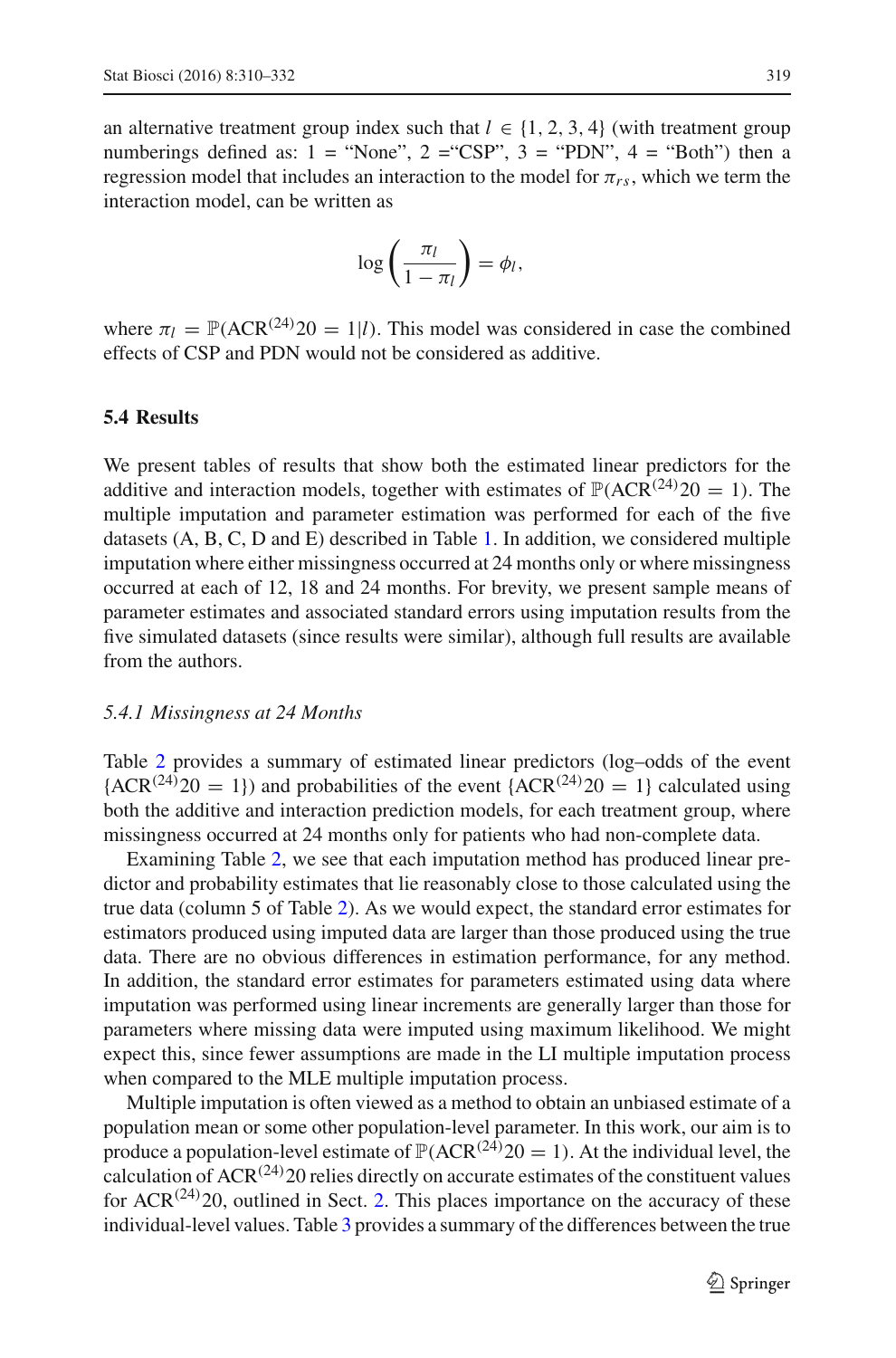| Treatment group | Imputation method                                                            |                                                                       |                 |                  |  |  |
|-----------------|------------------------------------------------------------------------------|-----------------------------------------------------------------------|-----------------|------------------|--|--|
|                 | <b>MLE</b>                                                                   | LI                                                                    | <b>DIRECT</b>   | <b>TRUE Data</b> |  |  |
|                 |                                                                              | Additive Model: Average Linear Predictor Estimate (Standard error)    |                 |                  |  |  |
| None            | $-0.571(0.204)$                                                              | $-0.595(0.210)$                                                       | $-0.540(0.219)$ | $-0.514(0.196)$  |  |  |
| CSP             | $-0.380(0.205)$                                                              | $-0.384(0.213)$                                                       | $-0.307(0.217)$ | $-0.322(0.199)$  |  |  |
| <b>PDN</b>      | $-0.473(0.201)$                                                              | $-0.515(0.208)$                                                       | $-0.480(0.206)$ | $-0.458(0.193)$  |  |  |
| <b>B</b> oth    | $-0.283(0.197)$                                                              | $-0.304(0.202)$                                                       | $-0.247(0.199)$ | $-0.265(0.187)$  |  |  |
|                 | Additive Model: Average Estimate of $\mathbb{P}(\text{ACR}^{(24)}20 = 1)$    |                                                                       |                 |                  |  |  |
| None            | 0.361                                                                        | 0.356                                                                 | 0.368           | 0.374            |  |  |
| CSP             | 0.406                                                                        | 0.405                                                                 | 0.424           | 0.420            |  |  |
| <b>PDN</b>      | 0.384                                                                        | 0.374                                                                 | 0.382           | 0.388            |  |  |
| <b>B</b> oth    | 0.430                                                                        | 0.425                                                                 | 0.439           | 0.434            |  |  |
|                 |                                                                              | Interaction Model: Average Linear Predictor Estimate (Standard error) |                 |                  |  |  |
| None            | $-0.374(0.232)$                                                              | $-0.400(0.238)$                                                       | $-0.338(0.246)$ | $-0.316(0.222)$  |  |  |
| CSP             | $-0.598(0.250)$                                                              | $-0.601(0.260)$                                                       | $-0.529(0.259)$ | $-0.539(0.238)$  |  |  |
| <b>PDN</b>      | $-0.671(0.238)$                                                              | $-0.713(0.248)$                                                       | $-0.687(0.247)$ | $-0.658(0.229)$  |  |  |
| <b>B</b> oth    | $-0.110(0.222)$                                                              | $-0.132(0.226)$                                                       | $-0.068(0.248)$ | $-0.089(0.211)$  |  |  |
|                 | Interaction Model: Average Estimate of $\mathbb{P}(\text{ACR}^{(24)}20 = 1)$ |                                                                       |                 |                  |  |  |
| None            | 0.408                                                                        | 0.402                                                                 | 0.416           | 0.422            |  |  |
| CSP             | 0.355                                                                        | 0.355                                                                 | 0.371           | 0.368            |  |  |
| <b>PDN</b>      | 0.338                                                                        | 0.329                                                                 | 0.335           | 0.341            |  |  |
| Both            | 0.473                                                                        | 0.467                                                                 | 0.483           | 0.478            |  |  |

<span id="page-10-0"></span>**Table 2** Table showing the average linear predictor estimates, together with associated standard errors, and estimates of  $\mathbb{P}(\text{ACR}^{(24)}20 = 1)$  for the different treatment groups using both the additive and interaction estimation models

Results are shown where multiple imputation was performed for all outcomes using maximum likelihood estimation (MLE), for all outcomes using linear increments (LI), direct imputation of ACR<sup>(24)</sup>20 using ML (DIRECT) and estimates produced using data prior to the application of a missingness structure (TRUE Data). Missing data occurred at 24 months only

<span id="page-10-1"></span>

| <b>Table 3</b> Table summarising the<br>differences between the imputed | Difference                      |      | Imputation method |               |  |
|-------------------------------------------------------------------------|---------------------------------|------|-------------------|---------------|--|
| $ACR^{(24)}20$ values and the true                                      | $ACR^{(24)}20$ : Imputed – True | MLE. | LI                | <b>DIRECT</b> |  |
| $ACR^{(24)}20$ for each imputation<br>method, for those cases where     | $-1$                            | 547  | 614               | 581           |  |
| outcomes were missing at                                                |                                 | 2387 | 2344              | 2189          |  |
| 24 months across the ten<br>multiple imputation runs                    | $+1$                            | 406  | 382               | 570           |  |
|                                                                         |                                 |      |                   |               |  |

 $ACR^{(24)}$  20 values and the imputed  $ACR^{(24)}$  20 values aggregated for all ten imputation runs and the three methods of multiple imputation, where outcomes were missing. The results indicate that the MLE- and LI-based methods both predict  $ACR^{(24)}20$ correctly in the majority of cases, with similar proportions of correct predictions (71 % and 70 % of predictions were correct, respectively). The direct imputation method was slightly less successful at correctly predicting  $ACR^{(24)}20$  (66 % of predictions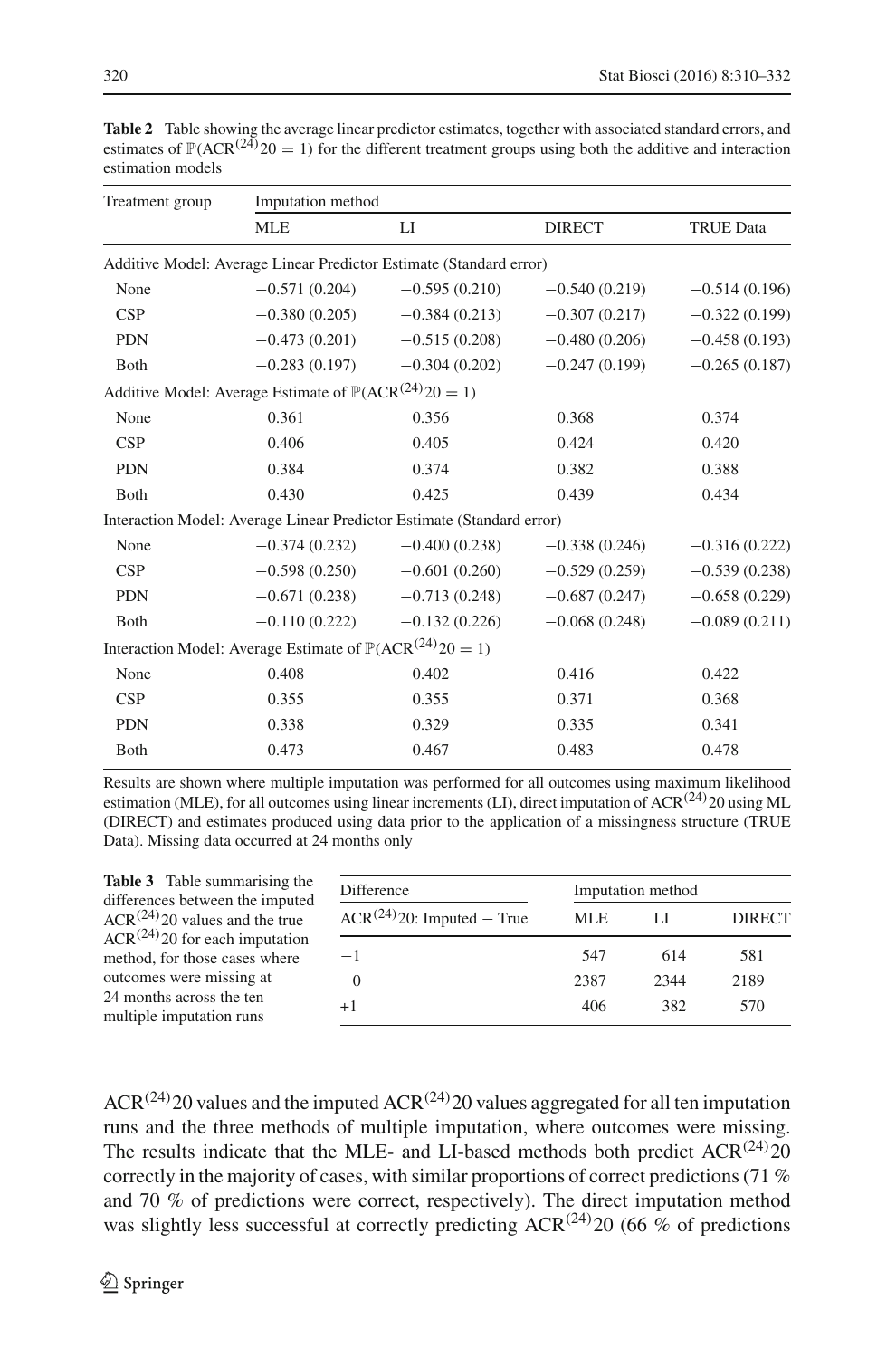were correct). When direct imputation of  $ACR^{(24)}20$  is performed, it is possible that individual-level predictions of  $ACR^{(24)}20$  may tend to be drawn close to the MLE of the population mean and this could compromise such individual-level predictions. This would be typical of prediction from simple MLE-based models, where shrinkage to the estimate of the population mean is well known  $[3,4]$  $[3,4]$  $[3,4]$ . The imputation of each outcome separately, either by MLE or using the LI method may be more appropriate for individual-level predictions.

Figure [1](#page-12-0) shows histograms of the outcomes including imputed values, using each imputation method, at 24 months for each outcome used in the calculation of  $ACR^{(24)}$  20. In addition, histograms of the true values of the outcomes are shown. The histograms show the estimated distributions of the individual outcomes to be broadly similar for each imputation method, except for the tender and swollen joint counts where the MLE-based method appears to have drawn a relatively large proportion of imputed outcomes close to the observed sample mean outcome, in each case. This might suggest that MLE-based imputation of binomial outcomes is desirable when the aim is to achieve an accurate and precise estimate of the population mean. LI-based imputation is perhaps less likely to provide as precise an estimate of the population mean as the MLE-based methods, although the overall distributional shapes obtained via LI estimation may be more like those seen for the true data, especially for nonnormally distributed outcomes.

#### *5.4.2 Missingness at 12, 18 and 24 Months*

We also considered a situation where the approximately 20 % of patients that have missing outcomes have these outcomes missing at each of 12, 18 and 24 months. To simulate this scenario, missingness was introduced completely at random at 12 months in 20 % of patients. Corresponding patients were then deemed as having 'dropped-out' of the trial at 12 months and their outcomes for 18 and 24 months were also deleted.

The outcome of interest remains the value of  $ACR^{(24)}20$  but, in this case, missing outcomes are imputed successively at 12 then 18 then 24 months, using each of the MLE and LI imputation methods. As previously mentioned, imputations were carried out ten times and the estimated linear predictors were combined using Rubin's rules under the additive and interaction models separately.

Results of these analyses that parallel those for the datasets when missingness is only at 24 months are given in Tables [4,](#page-13-0) [5](#page-13-1) and in Fig. [2.](#page-14-0) The patterns of results are very similar to those seen when missingness was only at 24 months.

#### <span id="page-11-0"></span>**6 Example: Imputation of ACR20 at 24 Months in the CARDERA Trial**

In this section, we apply the three methods of imputation described in Sect. [3](#page-3-0) to the actual missing values in the CARDERA trial dataset. In addition, we use a chained equations approach, similar to that discussed in [\[20\]](#page-22-4), to impute each constituent outcome used in the calculation of  $ACR^{(24)}20$  at each time point where a missing value occurs. The chained equations method is flexible, allowing outcomes of different types (both continuous and binary) to be imputed and relaxes the assumption of indepen-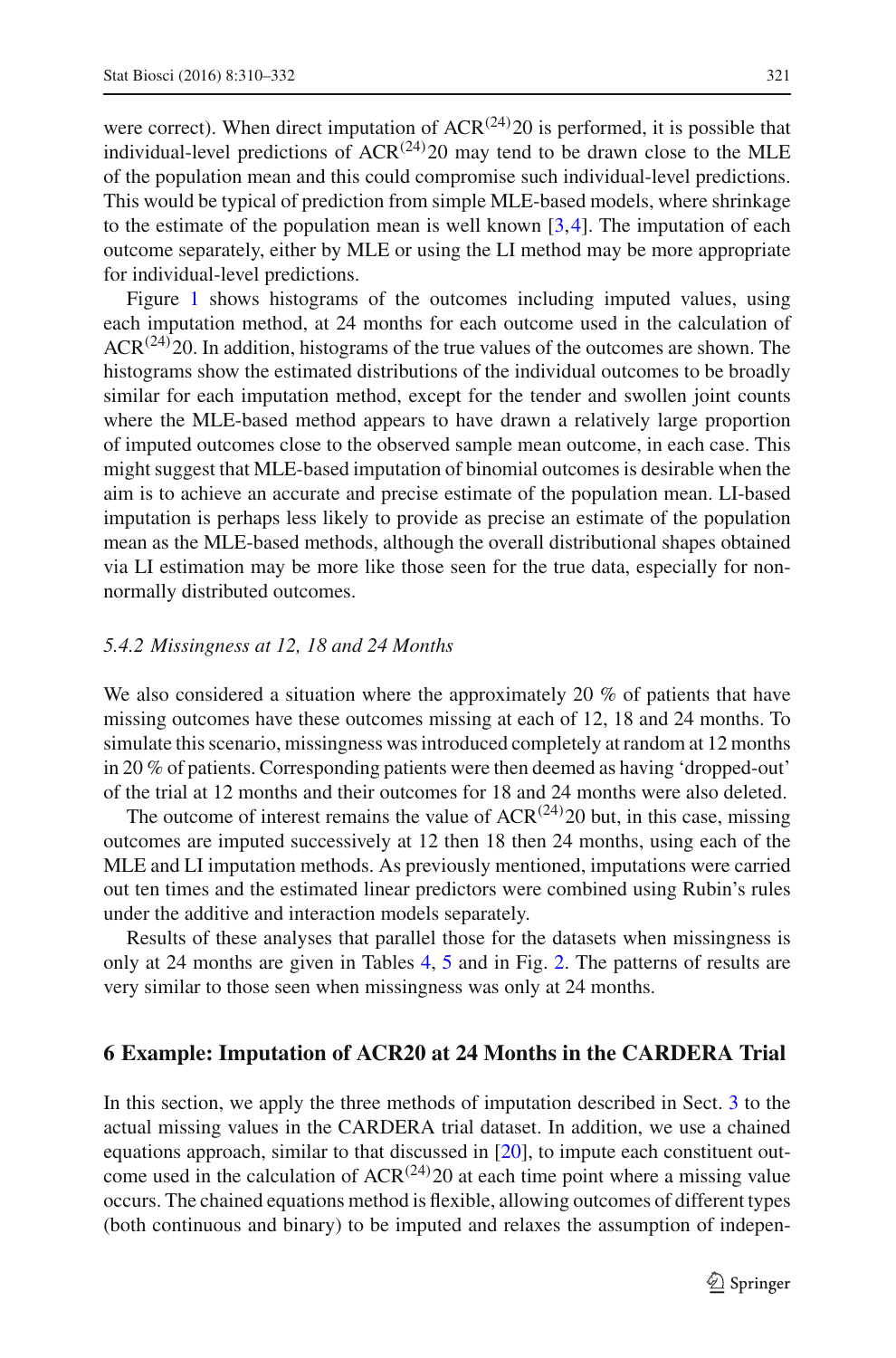

<span id="page-12-0"></span>Fig. 1 Histograms of the variables at 24 months used to calculate ACR<sup>(24)</sup>20. 'TRUE' denotes the true values, 'MLE' denotes values imputed by ML-based models and 'LI' denotes values imputed using linear increments models. Missingness was simulated at 24 months only prior to multiple imputation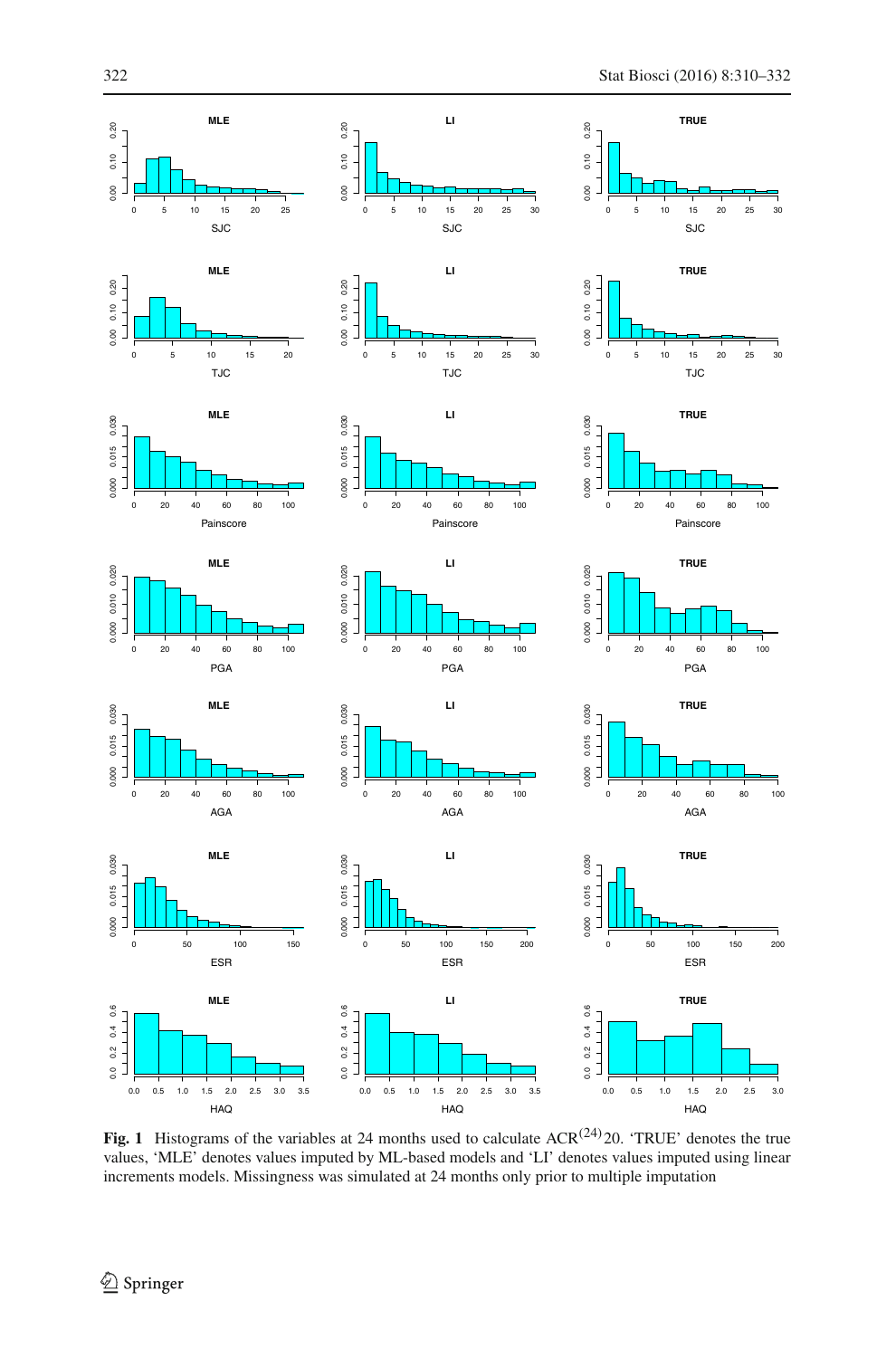<span id="page-13-0"></span>**Table 4** Table showing the average linear predictor estimates, together with associated standard errors, and estimates of  $\mathbb{P}(\text{ACR}^{(24)}20 = 1)$  for the different treatment groups using both the additive and interaction estimation models

| Treatment group | Imputation method                                                            |                                                                       |                 |                  |  |  |
|-----------------|------------------------------------------------------------------------------|-----------------------------------------------------------------------|-----------------|------------------|--|--|
|                 | <b>MLE</b>                                                                   | LI                                                                    | <b>DIRECT</b>   | <b>TRUE Data</b> |  |  |
|                 |                                                                              | Additive Model: average linear predictor estimate (standard error)    |                 |                  |  |  |
| None            | $-0.510(0.209)$                                                              | $-0.586(0.221)$                                                       | $-0.525(0.226)$ | $-0.514(0.196)$  |  |  |
| CSP             | $-0.410(0.210)$                                                              | $-0.400(0.221)$                                                       | $-0.341(0.229)$ | $-0.322(0.199)$  |  |  |
| <b>PDN</b>      | $-0.395(0.202)$                                                              | $-0.520(0.208)$                                                       | $-0.471(0.217)$ | $-0.458(0.193)$  |  |  |
| Both            | $-0.294(0.198)$                                                              | $-0.334(0.205)$                                                       | $-0.288(0.209)$ | $-0.265(0.187)$  |  |  |
|                 | Additive Model: average estimate of $\mathbb{P}(\text{ACR}^{(24)}20 = 1)$    |                                                                       |                 |                  |  |  |
| None            | 0.375                                                                        | 0.358                                                                 | 0.372           | 0.374            |  |  |
| CSP             | 0.399                                                                        | 0.401                                                                 | 0.416           | 0.420            |  |  |
| <b>PDN</b>      | 0.403                                                                        | 0.373                                                                 | 0.384           | 0.388            |  |  |
| Both            | 0.427                                                                        | 0.417                                                                 | 0.429           | 0.434            |  |  |
|                 |                                                                              | Interaction Model: average linear predictor estimate (standard error) |                 |                  |  |  |
| None            | $-0.329(0.239)$                                                              | $-0.411(0.247)$                                                       | $-0.315(0.253)$ | $-0.316(0.222)$  |  |  |
| CSP             | $-0.614(0.254)$                                                              | $-0.593(0.263)$                                                       | $-0.574(0.276)$ | $-0.539(0.238)$  |  |  |
| <b>PDN</b>      | $-0.574(0.236)$                                                              | $-0.697(0.247)$                                                       | $-0.685(0.253)$ | $-0.658(0.229)$  |  |  |
| Both            | $-0.133(0.223)$                                                              | $-0.179(0.23)$                                                        | $-0.101(0.266)$ | $-0.089(0.211)$  |  |  |
|                 | Interaction Model: average estimate of $\mathbb{P}(\text{ACR}^{(24)}20 = 1)$ |                                                                       |                 |                  |  |  |
| None            | 0.419                                                                        | 0.399                                                                 | 0.422           | 0.422            |  |  |
| CSP             | 0.352                                                                        | 0.356                                                                 | 0.361           | 0.368            |  |  |
| <b>PDN</b>      | 0.360                                                                        | 0.333                                                                 | 0.335           | 0.341            |  |  |
| Both            | 0.467                                                                        | 0.455                                                                 | 0.475           | 0.478            |  |  |

Results are shown where multiple imputation was performed for all outcomes using maximum likelihood estimation (MLE), for all outcomes using linear increments (LI), direct imputation of ACR<sup>(24)</sup>20 using ML (DIRECT) and estimates produced using data prior to the application of a missingness structure (TRUE Data). Missing data occurred at 12, 18 and 24 months

<span id="page-13-1"></span>

| <b>Table 5</b> Table summarising the<br>differences between the imputed | Difference                      | Imputation method |      |               |
|-------------------------------------------------------------------------|---------------------------------|-------------------|------|---------------|
| $ACR^{(24)}20$ values and the true                                      | $ACR^{(24)}20$ : Imputed – True | MLE.              | LI   | <b>DIRECT</b> |
| $ACR^{(24)}20$ for each imputation<br>method, for those cases where     | $-1$                            | 651               | 787  | 788           |
| outcomes were missing at 12, 18                                         | $\Omega$                        | 2120              | 2053 | 1826          |
| and 24 months across the ten<br>multiple imputation runs                | $+1$                            | 569               | 506  | 726           |

dence between individual outcomes. The method can be implemented using standard statistical software for MLE-based multiple imputation and can be compared with the other methods for this example.

The true missingness mechanism of the CARDERA data is unknown, but it is unlikely that missing data are missing completely at random. Results are presented for both the additive and interaction models (with respect to trial arm) in Table [6,](#page-15-0)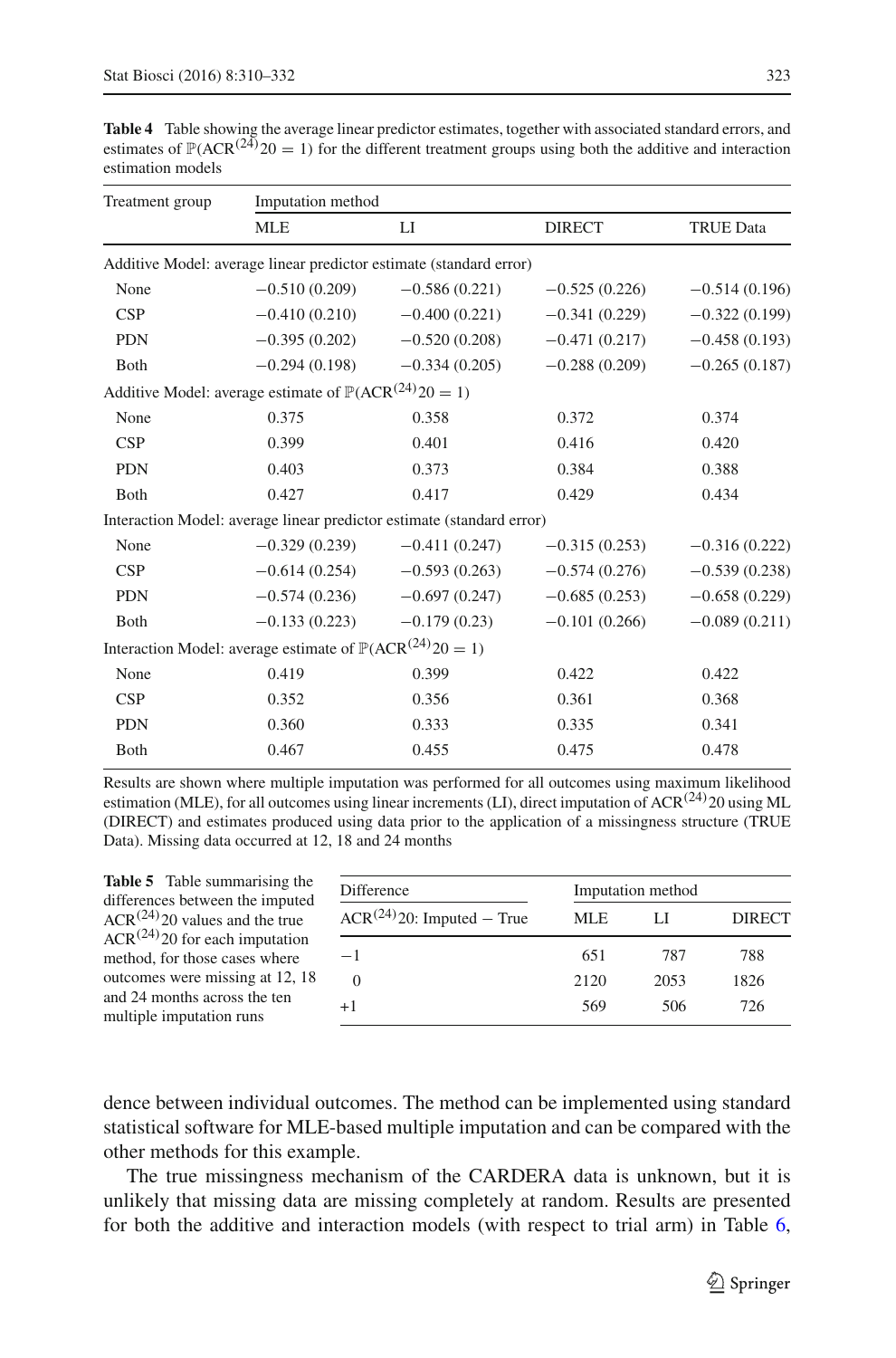

<span id="page-14-0"></span>Fig. 2 Histograms of the variables at 24 months used to calculate ACR<sup>(24)</sup>20. 'TRUE' denotes the true values, 'MLE' denotes values imputed by ML-based models and 'LI' denotes values imputed using linear increments models. Missingness was simulated at 12, 18 and 24 months, prior to multiple imputation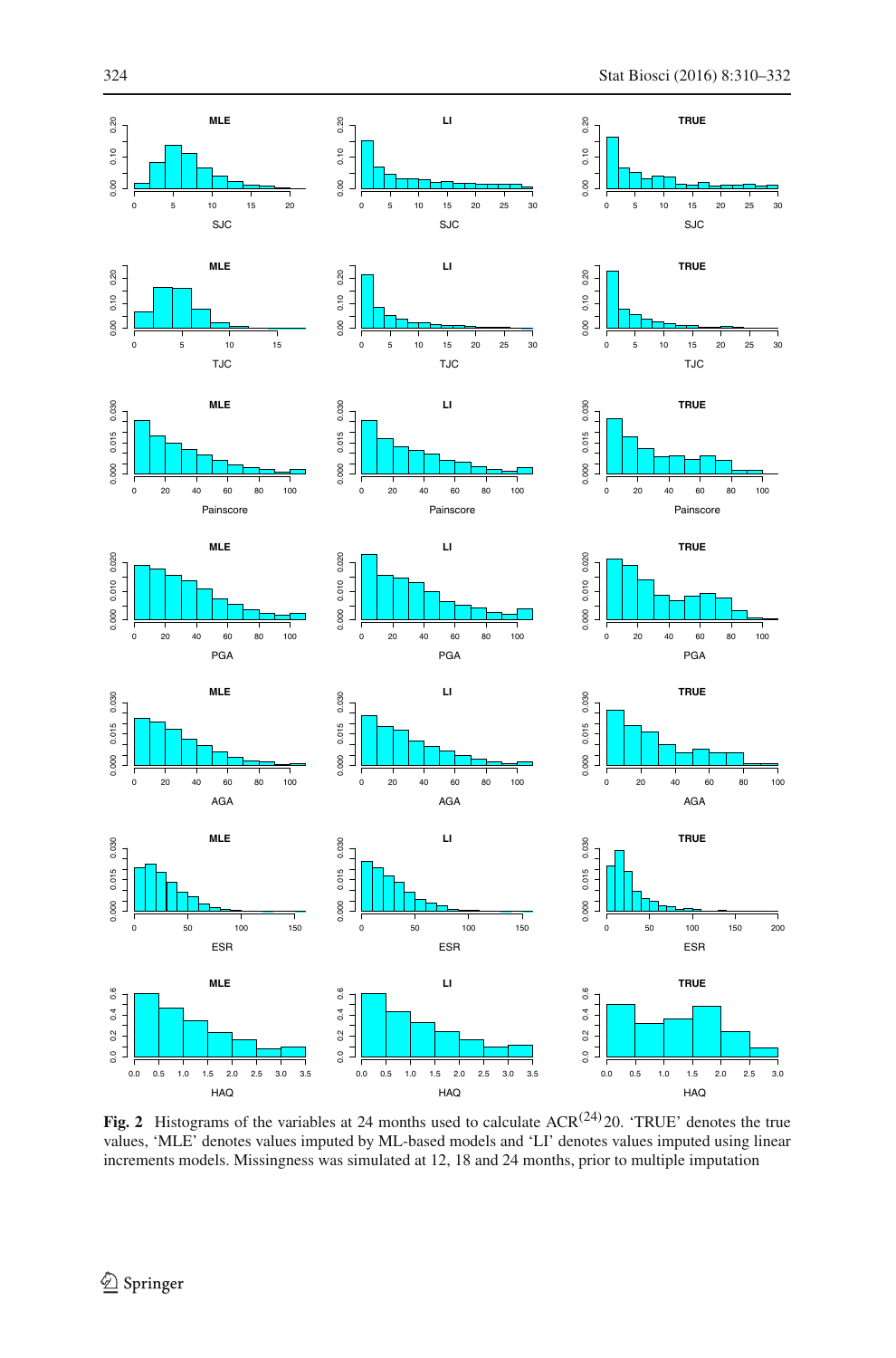<span id="page-15-0"></span>**Table 6** Table showing the average linear predictor estimates, together with associated standard errors, and estimates of  $\mathbb{P}(\text{ACR}^{(24)}20 = 1)$  for the different treatment groups using both the additive and interaction estimation models

| Group        | <b>Imputation Method</b>                                             |                 |                 |                 |                 |  |
|--------------|----------------------------------------------------------------------|-----------------|-----------------|-----------------|-----------------|--|
|              | <b>MLE</b>                                                           | LI              | <b>CHAINED</b>  | <b>DIRECT</b>   | <b>COMPLETE</b> |  |
|              | Additive Model: linear predictor estimate (standard error)           |                 |                 |                 |                 |  |
| None         | $-0.608(0.180)$                                                      | $-0.623(0.192)$ | $-0.591(0.183)$ | $-0.553(0.200)$ | $-0.540(0.186)$ |  |
| CSP          | $-0.482(0.174)$                                                      | $-0.486(0.180)$ | $-0.452(0.176)$ | $-0.380(0.193)$ | $-0.353(0.185)$ |  |
| <b>PDN</b>   | $-0.511(0.175)$                                                      | $-0.545(0.180)$ | $-0.480(0.176)$ | $-0.481(0.166)$ | $-0.505(0.183)$ |  |
| Both         | $-0.385(0.179)$                                                      | $-0.407(0.184)$ | $-0.341(0.179)$ | $-0.308(0.174)$ | $-0.318(0.180)$ |  |
|              | Additive Model: estimate of $\mathbb{P}(\text{ACR}^{(24)}20 = 1)$    |                 |                 |                 |                 |  |
| None         | 0.353                                                                | 0.349           | 0.356           | 0.365           | 0.368           |  |
| CSP          | 0.382                                                                | 0.381           | 0.389           | 0.406           | 0.413           |  |
| <b>PDN</b>   | 0.375                                                                | 0.382           | 0.367           | 0.382           | 0.376           |  |
| <b>B</b> oth | 0.405                                                                | 0.400           | 0.416           | 0.424           | 0.421           |  |
|              | Interaction Model: linear predictor estimate (standard error)        |                 |                 |                 |                 |  |
| None         | $-0.442(0.205)$                                                      | $-0.493(0.215)$ | $-0.427(0.205)$ | $-0.435(0.222)$ | $-0.396(0.213)$ |  |
| CSP          | $-0.647(0.204)$                                                      | $-0.614(0.209)$ | $-0.614(0.206)$ | $-0.495(0.216)$ | $-0.499(0.217)$ |  |
| <b>PDN</b>   | $-0.683(0.211)$                                                      | $-0.680(0.210)$ | $-0.649(0.213)$ | $-0.602(0.195)$ | $-0.647(0.215)$ |  |
| Both         | $-0.225(0.198)$                                                      | $-0.281(0.200)$ | $-0.183(0.198)$ | $-0.194(0.202)$ | $-0.186(0.204)$ |  |
|              | Interaction Model: estimate of $\mathbb{P}(\text{ACR}^{(24)}20 = 1)$ |                 |                 |                 |                 |  |
| None         | 0.391                                                                | 0.379           | 0.395           | 0.393           | 0.402           |  |
| CSP          | 0.344                                                                | 0.351           | 0.351           | 0.379           | 0.378           |  |
| <b>PDN</b>   | 0.335                                                                | 0.336           | 0.343           | 0.354           | 0.344           |  |
| <b>B</b> oth | 0.444                                                                | 0.430           | 0.454           | 0.452           | 0.454           |  |
|              |                                                                      |                 |                 |                 |                 |  |

Multiple imputation has been used to predict actual missing  $ACR^{(24)}$  20 values from the CARDERA trial. Results are shown where multiple imputation was performed for all outcomes using maximum likelihood estimate (MLE), for all outcomes using linear increments (LI), for all outcomes using a chained equations approach (CHAINED) and via direct imputation of  $ACR^{(24)}20$  using maximum likelihood (DIRECT). As a comparison, results using complete cases only (COMPLETE) are also shown

in a similar manner to the results presented in Tables [2](#page-10-0) and [4.](#page-13-0) We note that, since  $ACR^{(24)}$  20 is genuinely missing for these patients, there is no column in Table [6](#page-15-0) to show the 'TRUE'  $ACR^{(24)}20$  values. Estimates from a complete cases analysis are also shown. For a comparison over time, Fig. [3](#page-16-0) shows plots of mean estimates of  $\mathbb{P}(\text{ACR}^{(24)}20 = 1)$  (obtained using Rubin's rules) at each time point (6, 12, 18 and 24 months) for each imputation method, compared to equivalent estimates formed using the complete cases data. Plots are shown separately for each trial arm.

Table [6](#page-15-0) shows that the four methods perform similarly with regard to the prediction of  $\mathbb{P}(\text{ACR}^{(24)}20 = 1)$  using both the additive and interaction models. The similarity of the MLE and LI methods is encouraging and suggests that each of these methods would be applicable for the multiple imputation of  $ACR^{(24)}20$ , subject, as always, to their respective assumptions regarding the pattern(s) of missingness within the dataset. We note that the chained equations approach, which does not necessarily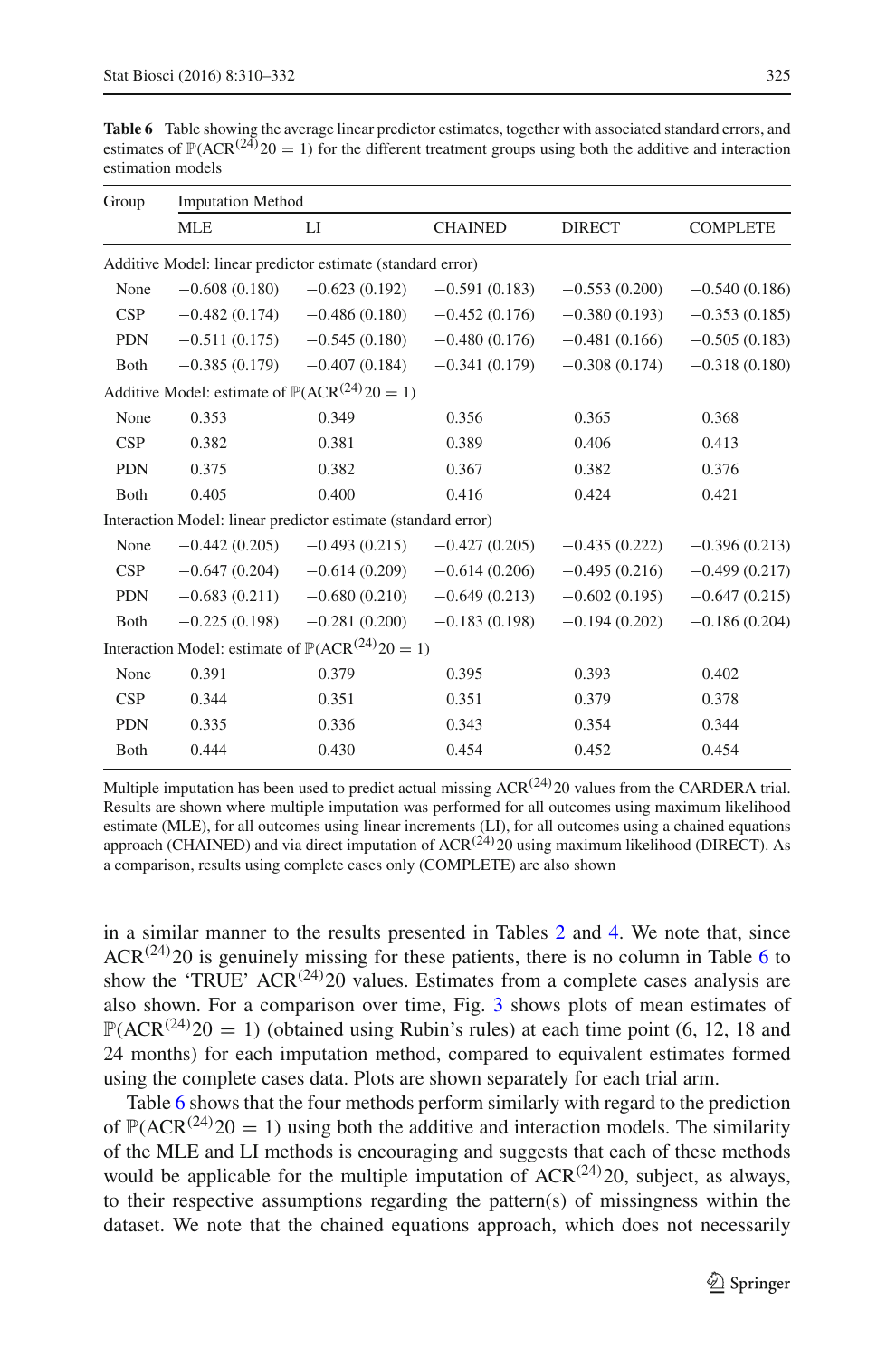

<span id="page-16-0"></span>**Fig. 3** Plot of sample mean estimates of  $\mathbb{P}(ACR^{(24)}20 = 1)$  at each time point (6, 12, 18 and 24 months). Results are shown where multiple imputation has been performed using the ML method (MLE), linear increments method (LI), chained equations method (CHAINED) and direct imputation method (DIRECT). Results for the complete cases data (Complete) are also shown. Separate plots are shown for each of the four trial arms

assume independence amongst the different composite outcomes, has resulted in point estimates and standard error estimates that lie close to those from both the MLE and LI approaches. This suggests that the assumption of independence amongst outcomes in the LI and MLE approaches seems to be plausible in this example. In principle, a multivariate approach based on LI models [\[1\]](#page-21-1) is possible but this would require bespoke software.

Comparing the imputed data to the complete cases estimates (Fig. [3\)](#page-16-0), we see that the general patterns over time are similar between the complete cases estimates and results from each imputation method and across all four trial arms with the exception of the CSP group, for which discrepancies are more noticeable. Farewell [\[8\]](#page-22-11) showed that population means estimated from a GEE with an AR(1) working covariance model are intermediate to the complete case and linear increments estimates. For the kind of moderate-to-strong correlation typical of longitudinal data such as these, we might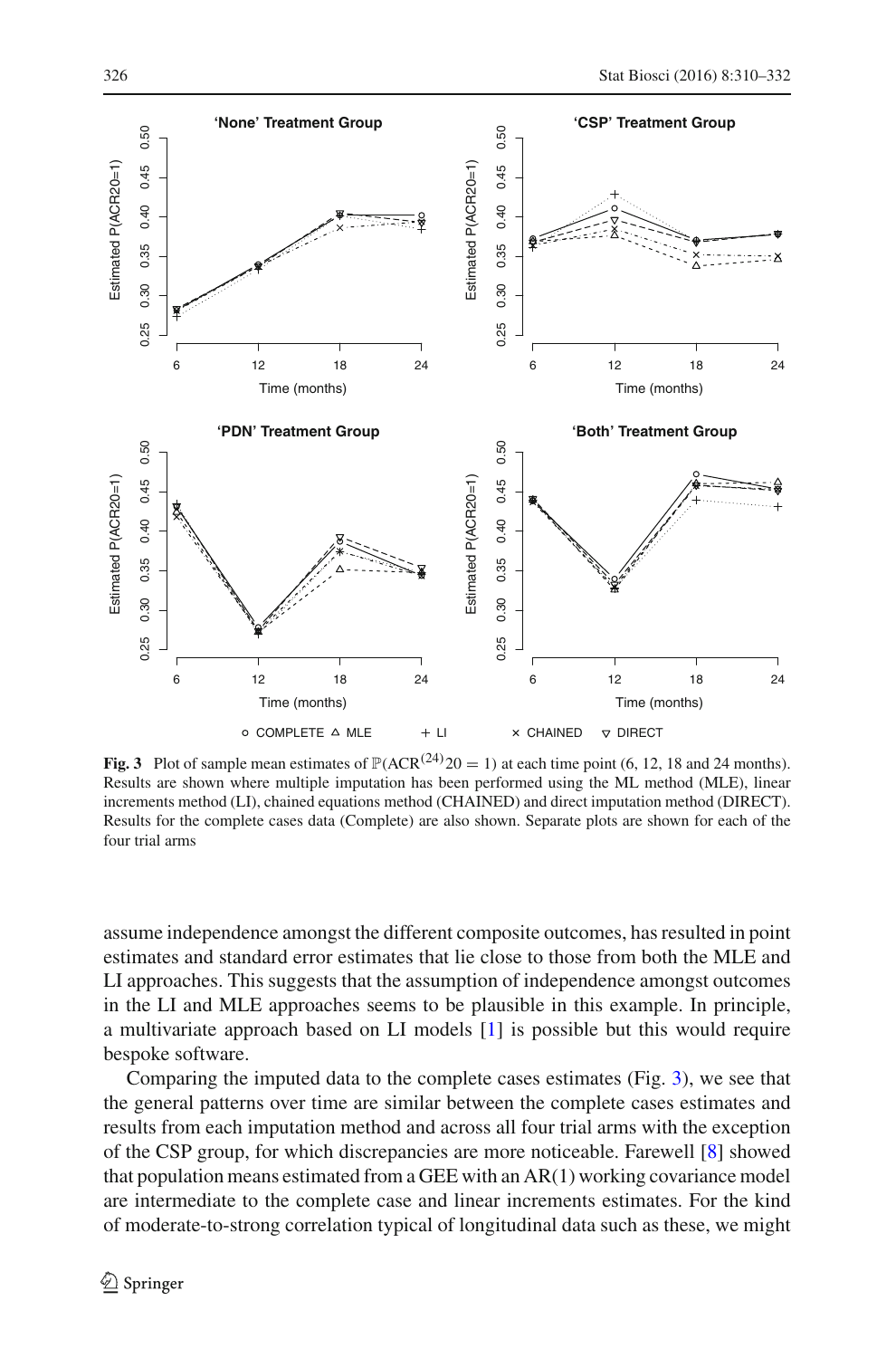therefore expect the ML estimates also to be intermediate, but likely, nearer to the LI extreme. This pattern is consistent with that seen in Fig. [3](#page-16-0) and Table [6.](#page-15-0)

In Table [6,](#page-15-0) we see that the standard error estimates for the linear predictors are comparable between the different imputation approaches and the complete case standard error estimate, for both the additive and interaction models. This suggests that overall, for this example, the different approaches yield robust and comparably precise estimates.

# <span id="page-17-0"></span>**7 Discussion**

We have explored the use of MLE- and LI-based methods for multiple imputation of a binary composite outcome in a longitudinal clinical trial. Both methods were used to impute values for the components of the composite outcome and we compared these approaches and direct MLE-based imputation of the composite outcome.

The LI estimates of means used for multiple imputation are non-parametric and do not depend on distributional assumptions. Conversely, the ML population mean estimates depend on the distributional assumptions made. The LI estimates might, therefore, be expected to be more robust if the distributional assumption is incorrect and the MLEs more efficient if the assumption is correct. Nevertheless, the distributional assumptions are required in both methods for the repeat imputation of missing outcomes.

In general, the missingness structure of any dataset will never be known exactly. All imputation methods rely on assumptions regarding the missingness process and such assumptions are untestable. As a result, we did not attempt to explore the methods under strictly defined missingness structures. In practice, sensible and practical intuition would be important in defining an appropriate missingness structure, and we would recommend that both MLE- and LI-based imputation models be explored and their results compared under any defined missingness structure. Some researchers have used an LI approach to the multiple imputation of missing values as a comparison to an MLE-based chained equations approach in the analysis of a clinical trial [\[11](#page-22-15)].

For a single outcome, it is well known that multiple imputation using MLE-based models is an appropriate method to obtain an unbiased estimate of the population mean, under the missing at random assumption that missingness does not depend on unobserved data. We generated missingness under this assumption and observed comparable performance of the two methods. Comparable performance for estimation of mean outcomes was also seen using direct imputation of the composite outcome.

The imputation of individual outcomes relies on modelling assumptions for each individual outcome. If such modelling assumptions were correct, then this could result in the imputation of individual outcomes being preferable to the direct imputation of the composite outcome, because accurate accounting for missingness in both the individual outcomes and composite outcome would be made, resulting in a more complete longitudinal dataset for analysis. However, we note that the adoption of modelling assumptions for each individual outcome naturally makes the multiple imputation of the individual outcomes reliant on more modelling assumptions than direct imputation of the composite outcome.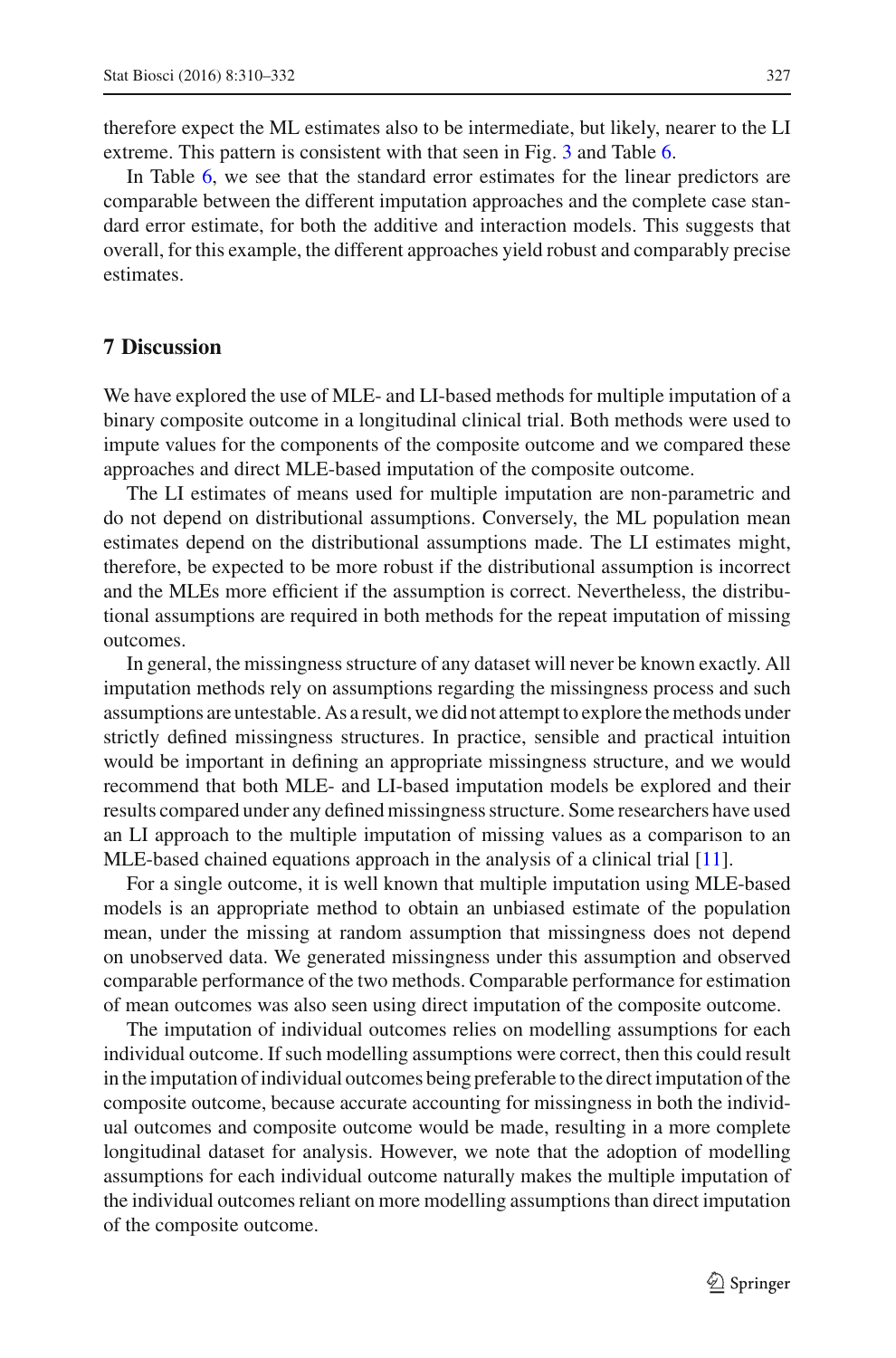The similar performance of the component-based multiple imputation using LI methods and MLE methods, in simulations when missingness is completely at random and for the actual CARDERA trial data, which would be expected to have a more general pattern of missingness, suggests that LI-based multiple imputation may be a useful tool for the validation of MLE-based multiple imputation for missing composite outcomes. Differing results might suggest that distributional assumptions used in MLE-based multiple imputation models should be re-examined. Agreement between the methods would be reassuring in this regard. Irresolvable disagreement would motivate further discussion of the relative plausibility of the assumed missing data mechanisms or statistical modelling assumptions.

**Acknowledgments** This work was supported financially by the UK Medical Research Council (Grant Numbers: G0902108, MC\_UP\_1302/3 and U105261167). The authors thank the referees and editor for their helpful comments that have improved the quality of this paper.

**Open Access** This article is distributed under the terms of the Creative Commons Attribution 4.0 International License [\(http://creativecommons.org/licenses/by/4.0/\)](http://creativecommons.org/licenses/by/4.0/), which permits unrestricted use, distribution, and reproduction in any medium, provided you give appropriate credit to the original author(s) and the source, provide a link to the Creative Commons license, and indicate if changes were made.

# **Appendix: Imputation Algorithms**

### **Maximum Likelihood Model**

We assume a normal distribution for all outcomes except for the TJC and SJC outcomes, for which we assume binomial distributions. The initial ML imputation process for the normally distributed outcomes that contribute to ACR20 can be described as follows.

1. Suppose that  $g(Y_{ij})$  denotes the transformed outcome of interest for the *i*th individual at time point  $t_i$ , where  $g(Y_{ij})$  is assumed to be normally distributed. A model of the form given in [\(3\)](#page-6-0) is defined at time points  $t_j$ ,  $j \in \{2, 3, 4, 5\}$ . That is:

$$
g(Y_{ij}) = \alpha_j + \beta_j g(y_{ij-1}) + \boldsymbol{\gamma}^T \mathbf{x}_i + \epsilon_{ij}.
$$

Here  $g(y_{i,j-1})$  denotes the observed, transformed outcome at the previous time point and  $\mathbf{x}_i$  denotes as vector of indicator variables pertaining to treatment group of the form:

$$
\mathbf{x}_i = (I(\{\text{Group}_i = 'CSP'\}), I(\{\text{Group}_i = 'PDN'\}), I(\{\text{Group}_i = 'Both'\}) )^T
$$

for the *i*th individual, Group*<sup>i</sup>* denotes the treatment group of the *i*th individual.  $\epsilon_{ij} \sim \mathcal{N}(0, \sigma_j^2)$  is a mean-zero error term. The term *I*({*E*}) denotes an indicator function for the event *E*.

2. The model in Step 1 is fitted using complete (non-missing) cases at each time point  $(t_1, t_2, t_3, t_4, t_5)$  and MLE methods. Corresponding parameter estimates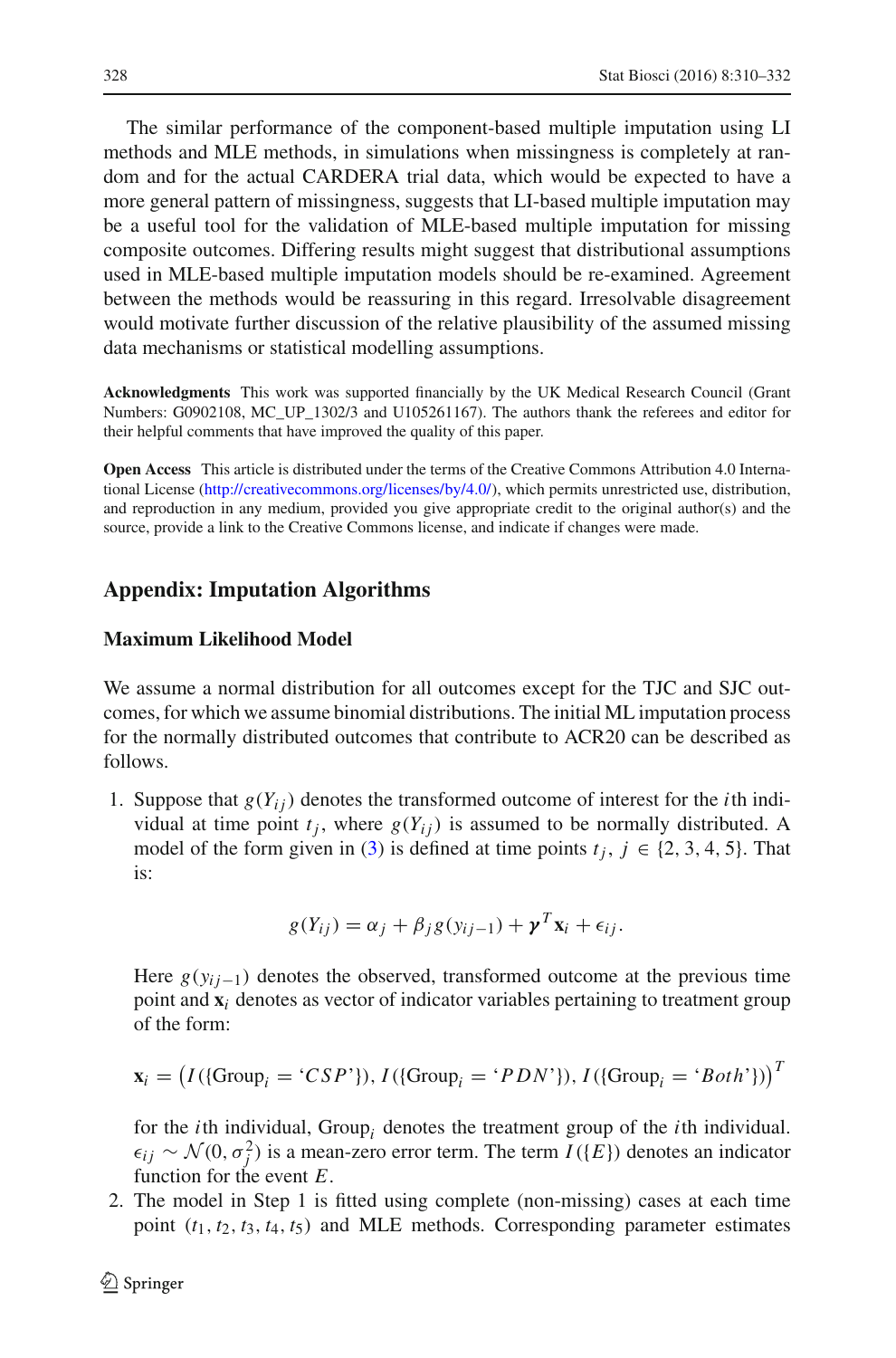$(\hat{\alpha}_j, \hat{\beta}_j, \hat{\gamma}_j^T, \hat{\sigma}_j^2)^T$  are obtained, together with their associated asymptotic distributions.

- 3. A random draw is performed from each of the asymptotic distributions of  $(\hat{\alpha}_j, \hat{\beta}_j, \hat{\gamma}_j^T, \hat{\sigma}_j^2)^T$ , to reflect the uncertainty in these parameter estimates. This creates a new set of parameter estimates, which we denote  $(\tilde{\alpha}_j, \tilde{\beta}_j, \tilde{\gamma}_j^T, \tilde{\sigma}_j^2)^T$ .
- 4. Using the new parameter estimates, drawn in Step 3, we compute an estimated mean transformed outcome variable at  $t_j$  for the *i*th individual (where the corresponding outcome variable is missing), given by

$$
\tilde{g}(y_{ij}) = \tilde{\alpha}_j + \tilde{\beta}_j g(y_{ij-1}) + \tilde{\gamma}_j^T \mathbf{x}_i.
$$

- 5. We use  $\tilde{g}(y_{ij})$  as a proxy for  $\mathbb{E}(g(Y_{ij}))$  and  $\tilde{\sigma}_j^2$  as a proxy for  $\text{Var}(g(Y_{ij}))$ . We draw a value from a  $\mathcal{N}(\tilde{g}(y_{ij}), \tilde{\sigma}_j^2)$  distribution and denote this draw  $g^{(imp)}(y_{ij})$ .
- 6. The value  $g^{(imp)}(y_{ij})$  is transformed using the inverse function  $g^{-1}$ () to obtain an estimate of the outcome for the *i*th individual at time point  $t_j$ . This value is imputed into the dataset in place of the *i*th individual's missing observation at time point *tj* .
- 7. Steps 3–6 are repeated  $M \in \mathbb{N}$  times to create values for *M* imputed datasets to be analysed.

For the TJC and SJC, we use logistic regression models (because we have binomial outcomes), and the following algorithm is used:

1. Suppose that  $\pi(Y_{ij})$  denotes the probability of the event of interest (i.e. a tender or swollen joint) for the *i*th individual at time point  $t_i$ , where  $Y_{ij}$  is the tender or STC for the *i*th individual at time point  $t_i$ . A model of the form given in [\(3\)](#page-6-0) is defined at time points  $t_i$ ,  $j \in \{2, 3, 4, 5\}$ . That is:

$$
\log\left(\frac{\pi(Y_{ij})}{1-\pi(Y_{ij})}\right) = \alpha_j + \beta_j y_{ij-1} + \boldsymbol{\gamma}^T \mathbf{x}_i.
$$

Here  $y_{ij-1}$  denotes the observed tender/swollen joint count at the previous time point and **x***<sup>i</sup>* denotes as vector of indicator variables pertaining to treatment group of the form:

$$
\mathbf{x}_i = \big(I(\{\text{Group}_i = \text{`CSP'}\}), I(\{\text{Group}_i = \text{`PDN'}\}), I(\{\text{Group}_i = \text{`Both'}\})\big)^T
$$

for the *i*th individual, Group*<sup>i</sup>* denotes the treatment groups of the *i*th individual.

- 2. The model in Step 1 is fitted to complete (non-missing) cases at each time point  $(t_1, t_2, t_3, t_4, t_5)$  using MLE methods, under the assumption that the joint count is binomially distributed. Corresponding parameter estimates  $(\hat{\alpha}_j, \hat{\beta}_j, \hat{\gamma}_j^T)^T$  are obtained, together with their associated asymptotic distributions.
- 3. A random draw is performed from each of the asymptotic distributions of  $(\hat{\alpha}_j, \hat{\beta}_j, \hat{\gamma}_j^T)^T$ , to reflect the uncertainty in these parameter estimates. This creates a new set of parameter estimates, which we denote  $(\tilde{\alpha}_j, \tilde{\beta}_j, \tilde{\gamma}_j^T)^T$ .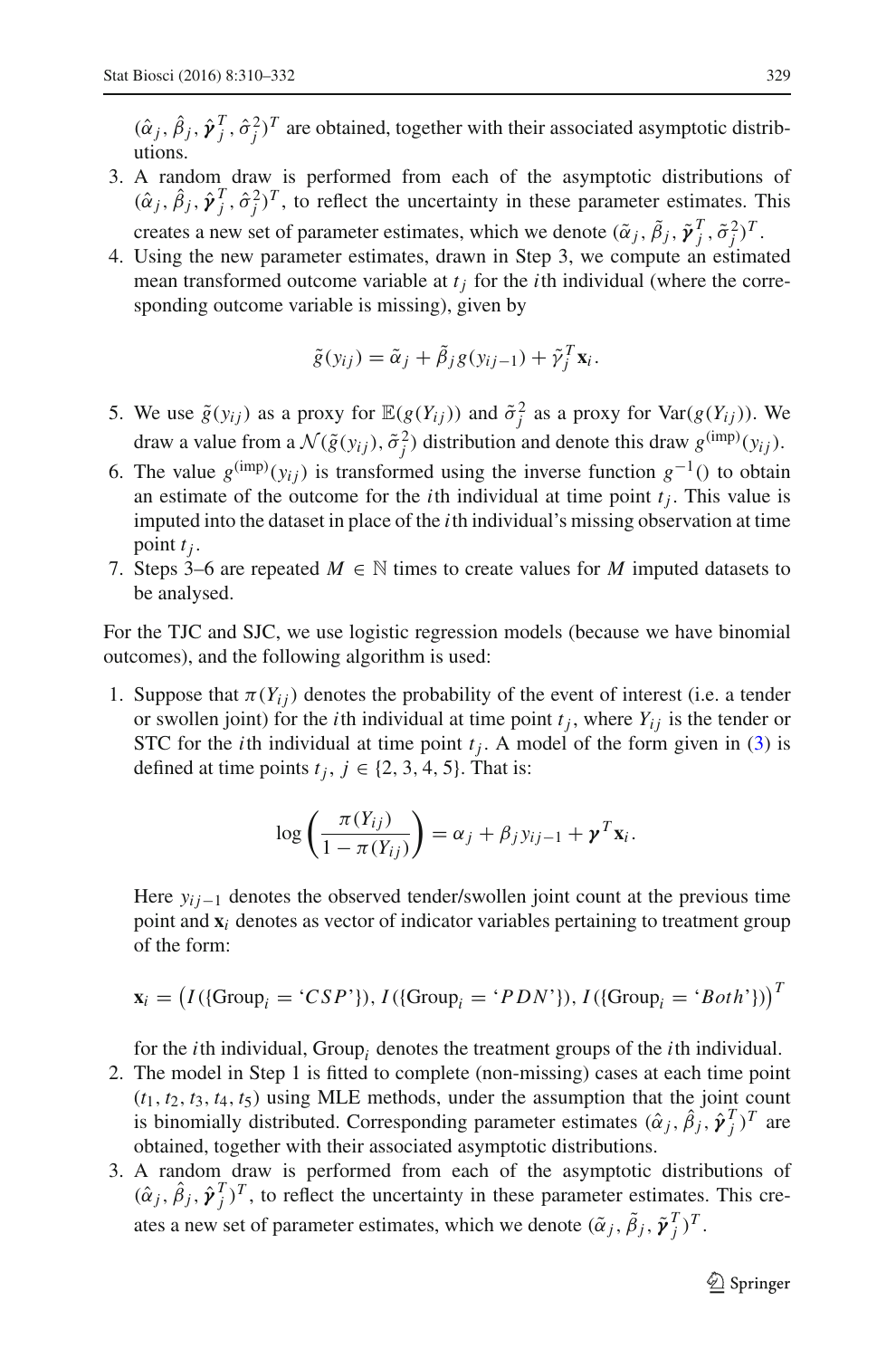4. An estimate for the probability of a damaged joint, for the *i*th individual at time  $t_i$  is computed as

$$
\tilde{\pi}(y_{ij}) = \frac{\exp\left(\tilde{\alpha}_j + \tilde{\beta}_j y_{ij-1} + \tilde{\mathbf{y}}^T \mathbf{x}_i\right)}{1 + \exp\left(\tilde{\alpha}_j + \tilde{\beta}_j y_{ij-1} + \tilde{\mathbf{y}}^T \mathbf{x}_i\right)}
$$

- 5. Using  $\tilde{\pi}(y_{ij})$  as a proxy for the 'true' probability of a tender/swollen joint at time point  $t_i$ , we make a random draw from a Bin(28,  $\tilde{\pi}(y_i)$ ) distribution. We denote this drawn value  $y_{ij}^{(imp)}$ . The value  $y_{ij}^{(imp)}$  is imputed into the dataset in place of the *i*th individual's missing observation at time point  $t_i$ .
- 6. Steps 3–5 are repeated  $M \in \mathbb{N}$  times to create values for M imputed datasets to be analysed.

#### **Linear Increments Model**

The idea behind the LI method is to model the increments of a longitudinal process:  $Y_{ij} - Y_{ij-1}$ . Although the LI estimates themselves are non-parametric (Eq. [2\)](#page-5-1), we require an assumption for the distribution of the outcomes so that random draws can be made (although parameters need not be estimated using a method that relies on distributional assumptions). Clearly, if we assume that  $g(Y_{ij})$  is normally distributed, then it follows that the increment  $g(Y_{ij}) - g(Y_{ij-1})$  is also normally distributed. This is used for most of the outcomes involved in the calculation of ACR20. However, the tender and swollen joint counts have binomial distributions, and so the increment  $Y_{ij} - Y_{ij-1}$  has no standard distributional form. To alleviate this problem, we consider *g*( $Y_{ij}$ ) to be the empirical logit transformation of the joint count  $Y_{ij}$  where  $Y_{ij}$  ∼  $Bin(28, \pi_{ij})$ . That is,

$$
g(Y_{ij}) = \log \left( \frac{Y_{ij} + 0.5}{28 - Y_{ij} + 0.5} \right).
$$

For all other outcomes that make up ACR20, the transformation is given by  $g(Y_{ii}) =$  $(Y_{ij})^{\frac{1}{2}}$ . The imputation process for each outcome that is used to form ACR20 is described below.

1. We define an LI model of the form

$$
\mathbb{E}(g(Y_{ij}) - g(Y_{ij-1})) = \alpha_j + \beta g(y_{ij-1}) + \boldsymbol{\gamma}^T \mathbf{x}_i.
$$

Here  $g(y_{i,i-1})$  denotes the observed, transformed outcome at the previous time point and  $\mathbf{x}_i$  denotes as vector of indicator variables pertaining to treatment group of the form:

$$
\mathbf{x}_i = (I(\{\text{Group}_i = 'CSP'\}), I(\{\text{Group}_i = 'PDN'\}), I(\{\text{Group}_i = 'Both'\}) )^T
$$

for the *i*th individual, Group*<sup>i</sup>* denotes the treatment group of the *i*th individual.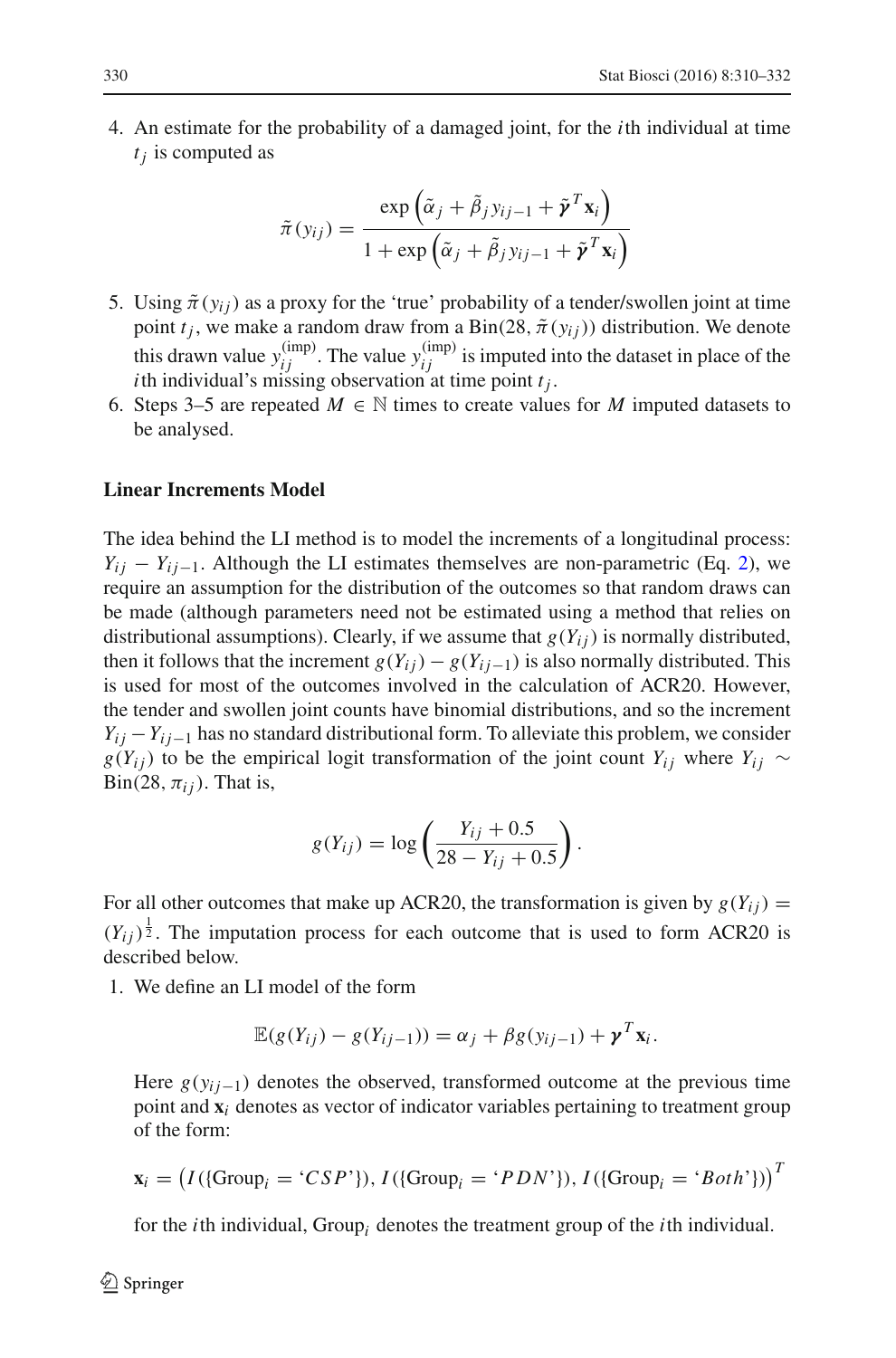- 2. The model defined in Step 1 is fitted using generalised estimating equations (using the method outlined in Sect. [3\)](#page-3-0). From the model fit, we obtain estimated model parameters  $(\hat{\alpha}_j, \hat{\beta}_j, \hat{\gamma}_j^T)^T$ , together with an estimated robust variance–covariance matrix for  $(\hat{\alpha}_j, \hat{\beta}_j, \hat{\gamma}_j^T)^T$ , which we term  $\hat{\Sigma}_{\mathcal{R}}$ .
- 3. To account for the uncertainty in the estimation of  $(\hat{\alpha}_j, \hat{\beta}_j, \hat{\gamma}_j^T)^T$ , we re-draw the model parameters at random from a multivariate  $\mathcal{N}((\hat{\alpha}_j, \hat{\beta}_j, \hat{\gamma}_j^T)^T, \hat{\Sigma}_{\mathcal{R}})$  distribution, yielding corresponding updated parameter estimates, which we denote  $(\tilde{\alpha}_j, \tilde{\beta}_j, \tilde{\boldsymbol{\gamma}}_j^T)^T.$
- 4. Using the new parameter estimates, drawn in Step 3, we compute an estimated increment value from  $t_{i-1}$  to  $t_i$  for the outcome variable in the *i*th individual (where the corresponding outcome variable is missing), given by

$$
\tilde{\Delta}(g(y_{ij})) = \tilde{\alpha}_j + \tilde{\beta}_j g(y_{ij-1}) + \tilde{\gamma}_j^T \mathbf{x}_i.
$$

- 5. We calculate  $s_{j-1,j}^2$  as the sample variance of the difference in the observed, there is the sample variance of the difference in the observed, transformed values  $(g(y_{ij}) - g(y_{ij-1}))$  between time points  $t_{j-1}$  and  $t_j$ . Then, a random value is drawn from a  $N(\tilde{\Delta}(g(y_{ij})), s_{j-1,j}^2)$  distribution. We call this drawn value  $\Delta^{(imp)}(g(y_{ij}))$  and define it to be an imputed value for the difference in transformed outcome from time point  $t_{i-1}$  to  $t_i$  for the *i*th individual.
- 6. Using the imputed increment values from Step 5, an estimated of the missing transformed outcome at time point  $t_i$  is given by

$$
g^{(imp)}(y_{ij}) = g(y_{ik}) + \sum_{l=k+1}^{j} \Delta^{(imp)}(g(y_{il})).
$$

Here, we assume that the outcome, for individual *i*, is observed up to time  $t_k$ for some  $k \in \mathcal{N}, k \lt j$ . The value  $g^{(imp)}(y_{ij})$  is transformed to the original scale, using the inverse function  $g^{-1}$  (), to produce an estimated value  $y_{ij}^{(imp)}$  that is imputed into the original dataset to replace the *i*th individual's missing observation at time point  $t_i$ .

7. Steps 1–6 are repeated  $M \in \mathbb{N}$  times, for each outcome, to create values for M imputed datasets to be analysed.

# **References**

- <span id="page-21-1"></span>1. Aalen OO, Gunnes N (2010) A dynamic approach for reconstructing missing longitudinal data using the linear increments model. Biostatistics 11(3):453–472
- <span id="page-21-0"></span>2. Choy EHS, Smith CM, Farewell V,Walker DJ, Hassell A, Chau L, Scott DL (2008) Factorial randomised controlled trial of glucocorticoids and combination disease modifying drugs in early rheumatoid arthritis. Ann Rheum Dis 67:656–663
- <span id="page-21-3"></span>3. Copas JB (1983) Regression, prediction and shrinkage. J R Stat Soc Ser B 45(3):311–354
- <span id="page-21-4"></span>4. Copas JB (1997) Using regression models for prediction: shrinkage and regression to the mean. Stat Methods Med Res 6:167–183
- <span id="page-21-2"></span>5. Cox DR, Snell EJ (1989) Analysis of binary data, 2nd edn. Chapman and Hall, London